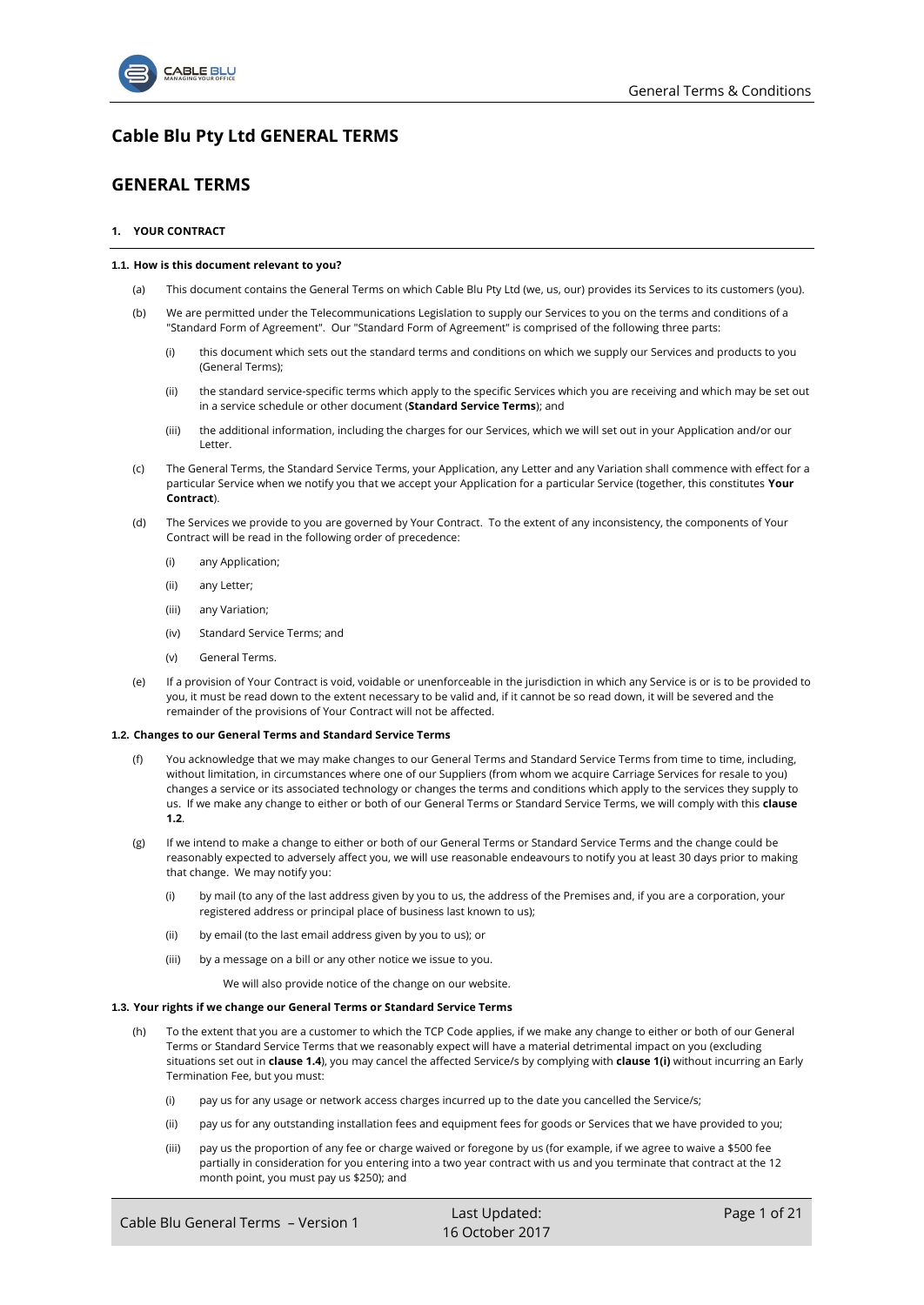

- (iv) pay us for any amounts for Services requested by you and that are necessary for you to transition to an alternative service provider.
- <span id="page-1-1"></span>(i) If you want to cancel a Service under **claus[e 1\(h\)](#page-0-0)**, and Your Contract is a consumer contract for the purposes of the Competition and Consumer Act, you must provide written notice to us to that effect within 42 days of the date of our notice of the proposed change. If Your Contract is not a consumer contract for the purposes of the Competition and Consumer Act, you must provide a written notice to us that effect within 20 days of the date of our notice of the proposed change.

### <span id="page-1-0"></span>**1.4. Exceptions to your rights to cancel under claus[e 1.3](#page-0-1)**

**ABLE BLU** 

- (j) Your rights to cancellation under **clause [1.3](#page-0-1)** do not apply if we need to change either or both of our General Terms or Standard Service Terms because:
	- (i) there is an increase in taxes or levies imposed by the law, or new taxes or levies imposed by the law come into place;
	- (ii) there is a change to the costs of ancillary services (such as an increase in credit card or direct debit transactions fees imposed on us by third parties) as long as we have provided you with a reasonable alternative at no additional charge. If we do not offer you such a reasonable alternative, then you may cancel the affected Service/s in accordance with **clause [1.3](#page-0-1)**;
	- (iii) there is an increase in the charges imposed on us by third parties for international Carriage Services or content and premium services which we resell to you from a third party, provided:
		- (A) we told you at the time we offered a Service to you that the prices were subject to change; and
		- (B) we give you notice within a reasonable period if you have used an affected Service within a reasonable period prior to the date of the proposed change; or
	- (iv) we need to make changes:
		- (A) to comply with the law;
		- (B) to address any issues of security in order to protect the integrity of the Service; or
		- (C) to address any technical issues in order to protect the integrity of the Service.

## **1.5. Your rights if changes to our General Terms or Standard Service Terms do not have a material detrimental impact on you**

- (k) Your rights to notification under **claus[e 1.2](#page-0-2)** and cancellation under **claus[e 1.3](#page-0-1)** also do not apply if we make changes to our General Terms or Standard Service Terms that we reasonably believe will not have a material detrimental impact on you.
- <span id="page-1-3"></span>(l) If, however, any such change has a material detrimental impact on you because of your particular circumstances or pattern of usage of the Services, please contact us and we may permit you, in our sole discretion, to cancel a Service without incurring certain excess charges additional to what you would have paid had the change not come into effect.

## **1.6. Where can you obtain a copy of our most recent General Terms, Standard Service Terms and details of pricing applicable to you?**

You can get a copy of our most up-to-date General Terms and Standard Service Terms on our website at www.Cable Blu Pty [Ltd.com.au](http://www.aptel.com.au/) or by requesting an electronic copy to be emailed to you. We will promptly provide you with details of pricing applicable to you following receipt of your request.

#### **1.7. Complaints and assistance**

- (m) If you are not satisfied with any part of our Services, please contact us as follows:
	- Our customer assistance line is ##Issuer's number##
	- The contact number for the National Relay Service is 133 677.
	- The contact number for the Translating & Interpreting Service is 131 450.
- (n) If we are not able to resolve your concerns or resolve a dispute between you and us, you may have rights under the Telecommunications Industry Ombudsman (TIO) scheme.

## **2. BECOMING A CABLE BLU PTY LTD CUSTOMER**

## **2.1 Making an application**

If you want to become our customer, you must first complete and submit to us an Application (in the form supplied by us from time to time). You authorise us to complete any blank spaces in the Application.

#### <span id="page-1-2"></span>**2.2 Your representations and warranties about your capacity to enter into Your Contract**

You represent and warrant to us that:

- (a) if you are a company:
	- (i) you are duly incorporated under the jurisdiction of your incorporation, with all requisite power and authority, to enter into Your Contract and perform all obligations under Your Contract;
	- (ii) you have obtained all necessary consents and approvals to enter into Your Contract; and

| Cable Blu General Terms - Version 1 | Last Updated:   | Page 2 of 21 |
|-------------------------------------|-----------------|--------------|
|                                     | 16 October 2017 |              |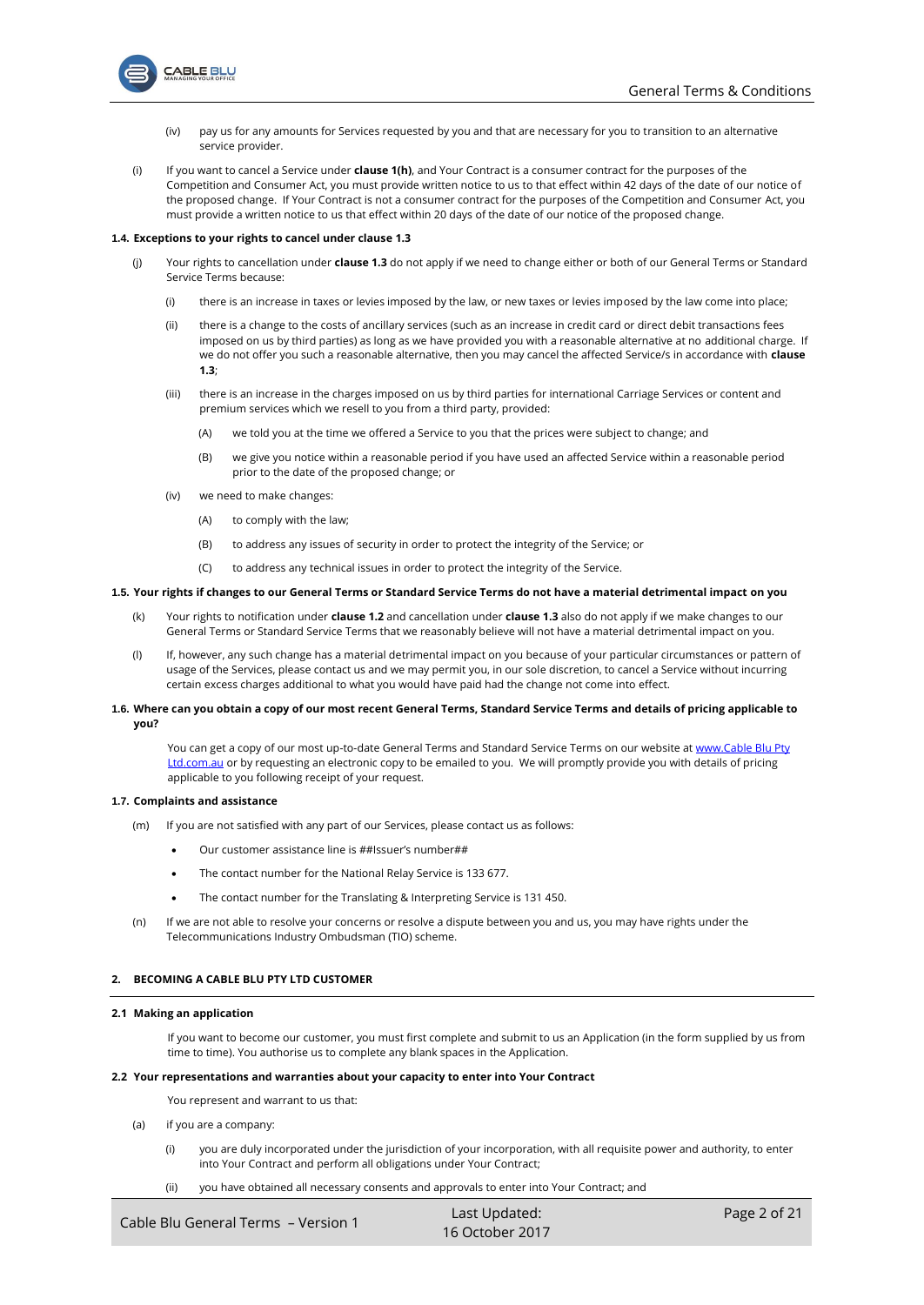

- (iii) the person who has signed the Application or any other document forming part of Your Contract is authorised by you to sign the document, and that we are not liable in any way if that person does not have that authority;
- <span id="page-2-0"></span>(b) if you are a person who signs the Application or any other document on behalf of a company, you agree to guarantee the performance of the company's obligations set out in Your Contract in the event that Your Contract is not enforceable against the company because you did not have the appropriate authorisation referred to in **claus[e 2.2\(a\)\(iii\)](#page-2-0)**;
- (c) if you are an individual that:
	- (i) you are 18 years or more; and
	- (ii) you have full legal capacity to enter into Your Contract; and
	- (iii) in all cases:
	- (iv) you are not subject to an Insolvency Event and that you are not aware of any circumstances likely to cause you to become subject to an Insolvency Event;
	- (v) you enter into Your Contract in your own capacity and you do not enter into Your Contract as a trustee of any trust or settlement;
	- (vi) neither the entering into Your Contract or the performance of your obligations under Your Contract will cause you to be in breach of any agreement to which you are party or are subject.

### <span id="page-2-1"></span>**2.3 Your representations and warranties about information**

You represent and warrant to us that:

- <span id="page-2-3"></span>(a) all information in your Application is true, accurate, complete and is not misleading or deceptive or likely to mislead or deceive;
- (b) where you are an individual and you have provided us information about you, you consent to us using or disclosing the information to provide the Services and exercise any rights and perform any obligations in respect of the Services; and
- (c) where you have provided us information about any individual who is an end user of the Services, the other user has consented to you disclosing the information to us and to us using or disclosing the information to provide the Services and exercise any rights and perform any obligations in respect of the Services.

## **2.4 Your acknowledgement**

You acknowledge that, if we decide to accept your Application and enter into Your Contract, we do so having been induced by, and in reliance on, your representations and warranties in **clause [2.2](#page-1-2)** and **clause [2.3](#page-2-1)**.

#### **2.5 Accepting your Application**

We will decide whether to accept your Application by considering a number of factors, including but not limited to:

- (a) your eligibility for a particular Service;
- (b) the availability of the Service to you;
- (c) whether you meet our credit requirements;
- (d) the accuracy of the information you give us; and
- (e) any past dealings which we may have had with you (including any past non-compliance by you with the terms and conditions relating to a previous supply by us to you) and any entities you have been associated with.

### <span id="page-2-4"></span><span id="page-2-2"></span>**2.6 Credit rating and giving of security**

- (a) We may ask you to provide, within seven (7) days of a request:
	- (i) a letter signed by you or any a director, officer, partner or owner of you (as we may request) that, on an unconditional and unqualified basis, you are not subject to an Insolvency Event and that you are not aware of any circumstances likely to cause you to become subject to an Insolvency Event (**Solvency Letter**); and
	- (ii) any further information, to assess your Credit Rating.
- (b) You also authorise us to conduct checks and searches of your Credit Information to assess your Credit Rating from time to time.
- (c) You authorise us to use any information that you provide to us (including, without limitation, any personal information, Credit Information or Confidential Information comprised in that information) to assess your Credit Rating and for credit management purposes and to disclose such information and any information we obtain through checks and searches of your Credit Information to a credit reporting agency or any collection agent for credit management purposes.
- (d) We may ask you, as a condition of us accepting your Application, to first supply security in a form and terms acceptable to us (for example a deposit, bank guarantee or general security agreement), but your provision of such security does not affect your obligations to us, including your obligation to pay charges as they become due and payable. We may from time to time request you to increase the amount of such security if we form the reasonable opinion that there is a risk that you will not be able to comply with your obligations to pay any charge owing to us.
- (e) We will retain the security for the Minimum Term, and we may apply the whole or any part of any security to satisfy any amount you are required to pay to us from time to time and that is overdue, without prejudice to any of our other rights in Your

| Cable Blu General Terms - Version 1 | Last Updated:     | Page 3 of 21 |
|-------------------------------------|-------------------|--------------|
|                                     | $16$ October 2017 |              |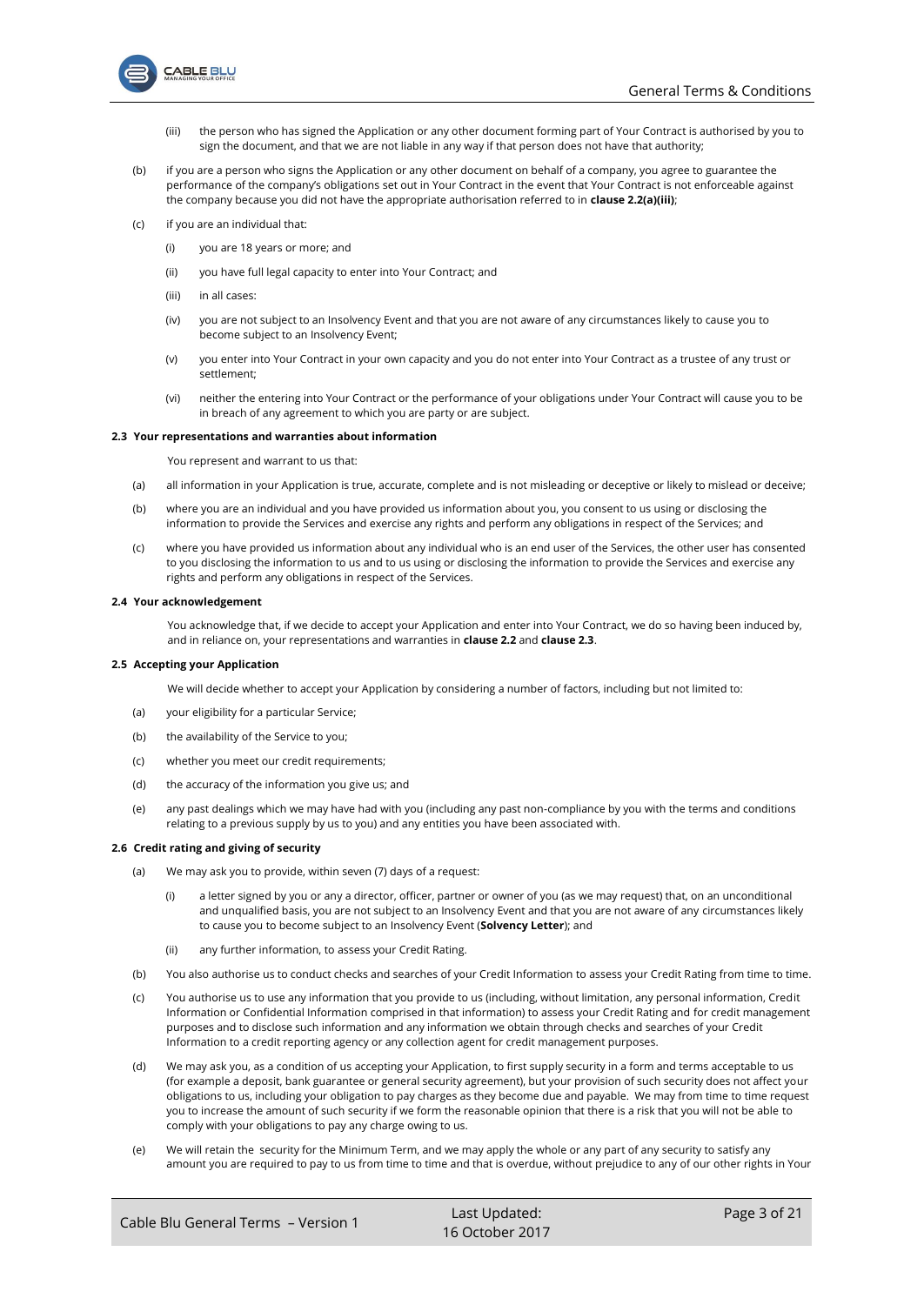

Contract or at law. If we do so you must provide us with any further amount of security we request from time to time and we may use it as provided for in this **claus[e 2.6](#page-2-2)**.

- <span id="page-3-0"></span>(f) Providing you do not owe us any outstanding amounts and have returned all our goods to us in the same condition we provided it to you (fair wear and tear excepted), we will return any remaining security to you within 30 days from the date that we cease providing you with any Services.
- (g) We may from time to time set a credit limit for you (**Credit Limit**) and, if you exceed the Credit Limit at any time or from time to time during the term of Your Contract, we may suspend the provision of any Service to you until such time as you reduce the Credit Limit to at least 50% below the Credit Limit. You agree that we may from time to time and without notice to you vary the Credit Limit to an amount we determine in our discretion and you agree to comply with that variation. We will notify you of that variation as soon as it is practicable for us to do so.

### **2.7 Term of Your Contract**

- (a) If we decide to accept your Application we may issue our Letter to you confirming the existence of and content of Your **Contract.**
- (b) Your Contract commences on the dates referred to in clause [1\(c\).](#page-0-3)
- (c) Your Contract comes to an end when:
	- (i) the Minimum Term is reached and you notify us that you wish to cancel a particular Service; or
	- (ii) cancellation or termination by you or by us in accordance with the provisions of Your Contract or any law which governs Your Contract.
- (d) If you have agreed to a Minimum Term, and that Minimum Term is reached, then Your Contract for that Service will continue on the same terms except that there is no Minimum Term and the Service may be terminated by either party giving not less than 30 days' written notice to the other party.

### **2.8 Changes in your details and notices**

- (a) You must notify us in writing of any change to your details (including, without limitation and where applicable, your ACN/ABN, contact details and/or the details of the person specified as the relevant contact person for you in your Application).
- (b) Any notice that we give you under Your Contract will be effectively served if:
	- (i) we deliver the notice by hand or send the notice by mail to:
		- (A) an address listed in your Application (including any Premises) or such other address as notified by you as your current address from time to time (whether or not you are a corporation and, if you are a corporation, whether or not that address is your registered address of the corporation); or
		- (B) if you are a corporation:
			- (I) to your registered address; or
			- (II) to your principal place of business,
			- (III) as set out in a document provided to us by ASIC or its agent; or
	- (ii) we send the notice by email to an email address listed in your Application or as subsequently notified to us; or
	- (iii) we render the notice legible in a software application that we have given you access to.
- (c) Any notice that you give us under Your Contract will be effectively served if:
	- (i) you deliver the notice by hand or send the notice by mail to ##Issuer Address##, or such other address as notified by us as our current address from time to time (whether or not that address is our registered address of the corporation); or
	- (ii) you send the notice by email to ##Issuer Email## or such email address as subsequently notified by us as our current email address from time to time.
- (d) Notice is deemed to be received by a person:
	- (i) when delivered by hand;
	- (ii) if sent by mail, two (2) Business Days after posting;
	- (iii) if sent by email, one (1) hour after sending unless the sender receives a report or notice indicating the email has not been delivered within that one (1) hour period;
	- (iv) when rendered legible in a software application, two (2) Business Days later or when we record you as having logged into the software application, whichever occurs first.

However, if the notice is deemed to be received on a day which is not a Business Day or after 5.00 pm at the addressee's location, it is deemed to be received at 9.00 am on the next Business Day.

- (e) If you fail to notify us in accordance with **clause 2.8(a)**, and we send a notice to you to the contact details as listed in your Application (or the most recent contact details notified by you to us in accordance with **clause 2.8(a)**), and we act in accordance with that notice, you acknowledge and agree that:
	- (i) such act does not constitute a breach of Your Contract by us;

| Cable Blu General Terms - Version 1 | Last Updated:   | Page 4 of 21 |
|-------------------------------------|-----------------|--------------|
|                                     | 16 October 2017 |              |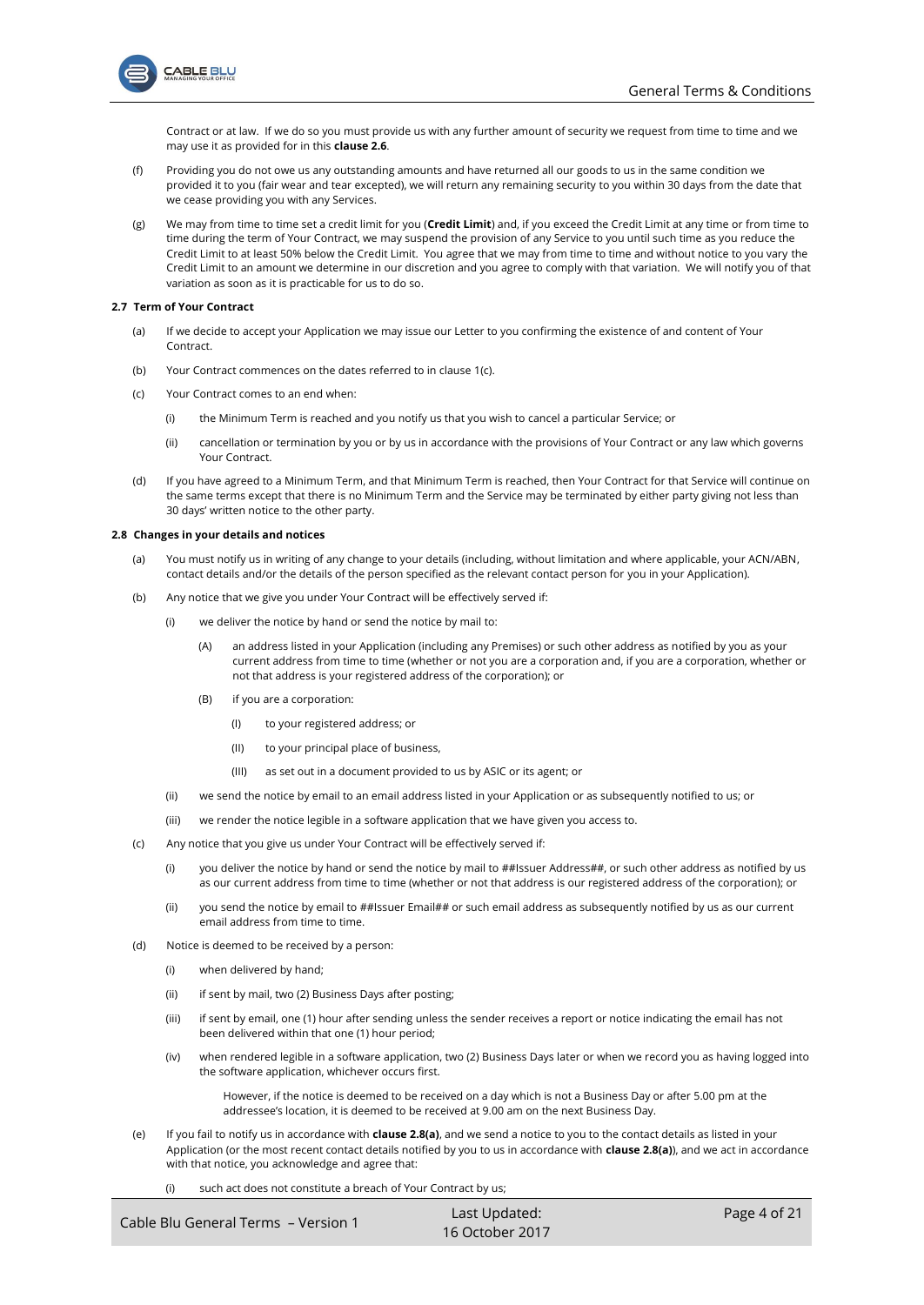

- (ii) we have no liability to you whatsoever (whether based in contract, tort (including negligence), statute or otherwise) for any Loss suffered or incurred by you arising directly or indirectly from such act; and
- (iii) our right to cancel or suspend your Service in accordance with **claus[e 12.2](#page-13-0)** is not affected in any way whatsoever.

## <span id="page-4-0"></span>**3. YOUR RESPONSIBILITIES**

#### **3.1 Your responsibility for the Services**

- (a) You must co-operate with us to allow us to provide the Services to you.
- (b) You must:
	- (i) ensure that, for each Service, you meet and continue to meet during the term of Your Contract any pre-requisite or condition for supply of that Service specified in the Standard Service Terms for that Service;
	- (ii) obtain any necessary permits, licences and authorisations required for installation and use of equipment (whether supplied by you or us) in connection with the Services; and
	- (iii) provide us with all information that we reasonably require to provide the Services (including, without limitation, any information to perform service qualification for any Services and to comply with all our reasonable directions to enable us to confirm your compliance with this **clause [3](#page-4-0)**.
- (c) Subject to **claus[e 4\(e\)](#page-6-0)**, you are responsible for understanding how to access, use and operate the Services. We may, for an Additional Charge, train you on how to access, use and operate the Services.
- (d) You are responsible for all charges and other obligations relating to the Services (whether or not you have authorised the use of the Services) and must pay us for any use of any Services that we provide to you by the due date set out on the invoice we issue to you.
- (e) If you and one or more others are the customer for a particular Service, each of you is jointly and individually responsible for all charges and other obligations relating to that Service.
- (f) You are liable for all charges relating to any use of any Services we provide to you if you allow another person to occupy the Premises or use the Services. For avoidance of doubt, one of the circumstances where you will be taken to have allowed another person to use the Services is if you do not install appropriate security measures including, without limitation, implementing password protection and other safeguards to prevent unauthorised use of the Services and, as a consequence, an unauthorised person uses the Services.
- (g) You are also liable for all charges relating to any use of any Services we provide to you by any other person, whether or not you authorised the particular use of the Services by the other person, resulting from a virus, Trojan, worm or other malicious computer code, denial of service attack, hacking incident (including a SIM, PABX, IP PBX or SIP gateway device hack) or other means of exploiting a weakness in your network, equipment or security measures.
- (h) If you vacate the Premises and do not either disconnect any Services we provide to you at those Premises or transfer legal responsibility for those Services to the new occupant of those Premises with our prior agreement (which may be given, withheld or be given subject to conditions at our sole discretion), you will be liable for any use of the Services by the new occupant or other third parties. You must pay us for the use of the Services even after you have vacated the Premises if you did not arrange for the Services to be discontinued or did not give us sufficient notice to discontinue the Services before you vacated the Premises.

## <span id="page-4-1"></span>**3.2 Your use of the Services**

- (a) In using the Services, you must:
	- (i) comply with all laws, all directions by a regulator and all reasonable directions given by us from time to time;
	- (ii) ensure that all your equipment used or to be used with Our Network and each Service:
	- (iii) is compatible with Our Network and the Service; and
	- (iv) complies with all industry codes and standards (including, without limitation, any technical standards issued by any Regulatory Authority or us in connection with the equipment);
	- (v) is installed, stored or otherwise located in the Premises with adequate and suitable space, power supply and a dust-free environment free of excess humidity; and
	- (vi) complies with any other requirements specified in the Standard Service Terms for the Service;
	- (vii) comply with all operational and user manuals and specifications provided by us to you in respect of each Service; and
	- (viii) comply with our Acceptable Use Policies and any other restrictions relating to use of each Service in the Standard Service Terms for that Service.
- (b) If we provide a default password (and/or other security safeguard such as a default PIN number) as part of a Service that you are required to enter in order to access, use and/or operate the Service, it is your responsibility to change the password (and/or other security safeguard). We are not liable in any way if a third party enters the default password (and/or other security safeguard) and is able to access, use and/or operate the Service.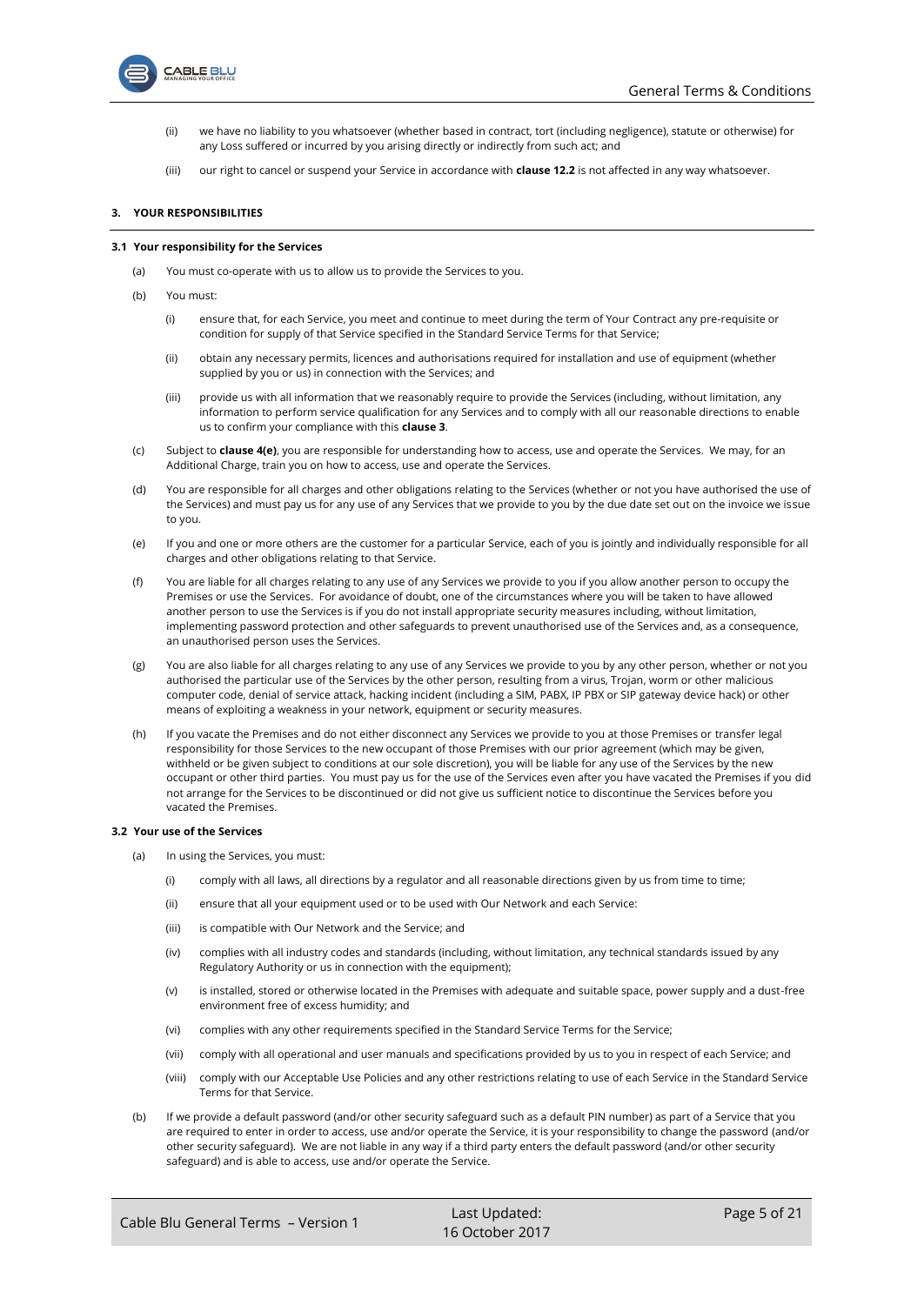

- (c) If a Service involves the access by you to data (whether your data or a third party's data), you are responsible for that access including setting appropriate passwords to enable you to access the data.
- (d) You must not use, configure, reconfigure or rectify any defect or faults in any Service or attempt to use, configure, reconfigure or rectify any defect or faults in any Service:
	- $(i)$  in any way which breaches any law or regulation:
	- (ii) in any way which infringes another person's rights or exposes us or any of our Suppliers to liability or do anything which could bring us or any of our Suppliers into disrepute;
	- (iii) in any way which damages, interferes with or interrupts the Service, or Our Network used to supply the Service;
	- (iv) in any way which makes it unsafe or which may damage any property or injure or kill any person; or
	- (v) to transmit, receive, publish or communicate material which is illegal defamatory, offensive, abusive, indecent, menacing, threatening, harassing or unsolicited,

and you must not procure, assist or allow any person to do any of the above.

- (e) We may at any time restrict or prevent the right of any third party providing or using services through Our Network.
- (f) You must take all reasonable steps, actions and precautions to stop internal and external threats and malicious software from attacking or being present on or adversely affecting Our Network including, without limitation, ensuring that all equipment used by you in connection with the Services (other than a Supplier Network) is protected by industry standard anti-virus and anti-malware software from a reputable supplier, and that this software is kept up to date and receiving security and signature updates or has such software effectively applied to it at least weekly.

## **3.3 Access to Premises**

- (a) In order to provide Services to you, we may need access to the Premises. You agree to provide us with safe and prompt access to the Premises and your Personnel, equipment, data, information and sources of power, light and ventilation for the purposes of:
	- (i) commissioning a Service;
	- (ii) installing any equipment for a Service you have requested;
	- (iii) inspecting, testing, maintaining, modifying, repairing or replacing any equipment for a Service you have requested;
	- (iv) recovering any equipment which we own after a Service we have provided to you is cancelled; and
	- (v) performing our other obligations to you in Your Contract.
- (b) We or our contractors will give you reasonable notice by email or other method that we determine of the approximate time and date when access to your Premises is required.
- (c) If you do not own all of the Premises, you must obtain each owner's permission for us to access the Premises for the purposes specified in **clause 3.3** and that consent must be irrevocable and not lapse while Your Contract is on foot. You must notify us immediately when you receive that permission. You must indemnify us and keep us indemnified against any claim, action or demand that the owner of the Premises makes against us relating to our entering the Premises for the purposes specified in **clause 3.3** in reliance on any representation made by you that you have obtained that permission. We are not required to first make payment in relation to any such claim before you are liable to pay us in respect of such claim under the indemnity contained in this **clause 3.3(c)**.

## **3.4 Reselling of Services**

You must not resell or otherwise re-supply any Service to any person unless you obtain our prior written consent, such consent to be given or withheld at our sole discretion. If we do give our consent, we may do so subject to conditions.

#### **3.5 Power supply and third party infrastructure**

- (a) Our supply of Services to you may rely on an electricity supply. You acknowledge and agree that arranging and paying for any electricity supply at the Premises necessary to facilitate our supply of Services to you is your sole responsibility and failure of, or interruption to, any Service due to an irregular or interrupted or non-existent electricity supply does not constitute a breach of Your Contract by us.
- <span id="page-5-1"></span>(b) Our supply of Services to you may also rely on:
	- (i) Supplier Networks;
	- (ii) equipment, infrastructure and services provided by a third party whether or not that third party has an agreement or understanding with you including, without limitation, a third party who provides Carriage Services;
	- (iii) your infrastructure; and
	- (iv) your equipment,

(Third Party Facilities).

<span id="page-5-0"></span>(c) Without limiting any other clause of Your Contract, you acknowledge and agree that: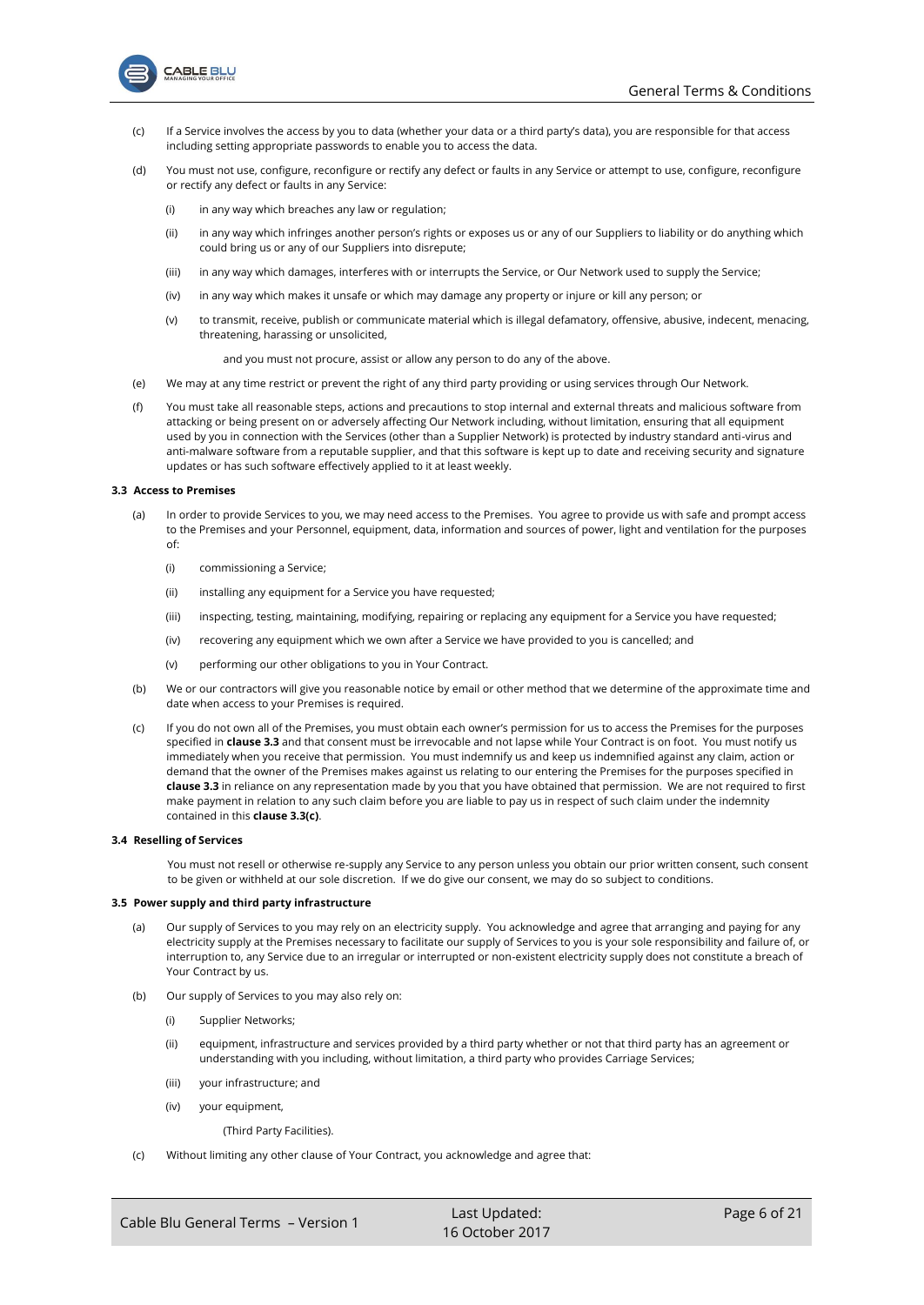

- (i) the effective delivery of a Service may be reliant on the effective provision and operation of one or more Third Party Facilities. We will not be able to provide you with the Service if there is a delay in the provision of, or there is a defect or failure in, one or more Third Party Facilities;
- (ii) the effective delivery of a Service may be reliant on one or more third parties providing us with equipment or a service. We will not be able to provide you with the Service if one or more third party delays in providing, or does not provide, us with the equipment or service required to provide a Service to you;
- (iii) due to reasons beyond our control, a defect or failure in one or more Third Party Facilities may cause a delay, failure or interruption to a Service (including, without limitation, the failure of you to receive an electronic communication such as a voicemail message or e-mail);
- <span id="page-6-2"></span>(iv) we are not responsible in any way for any Loss (including Consequential Loss) you may incur or suffer as a result of any defect, failure or delay referred to in this **claus[e 3.5\(c\)](#page-5-0)**; and
- (v) the occurrence of any defect, failure or delay referred to in this **claus[e 3.5\(c\)](#page-5-0)** does not constitute a breach of Your Contract by us.
- (d) If you require us to undertake any remedial work to repair a Service as a result of any defect, failure or delay referred to in **claus[e 3.5\(c\)](#page-5-0)** or as a result of an Event not the Fault of Us, we may charge you an Additional Charge at the time we undertake that remedial work, and if we do so, you must pay such Additional Charge. An Additional Charge will be payable by you even if, when we first commence that work, you or we thought that the failure or interruption was caused by us but we subsequently discover that, in our reasonable opinion, the failure or interruption was caused by any defect, failure or delay referred to in **claus[e 3.5\(c\)](#page-5-0)**.

#### **3.6 End users**

You must use all reasonable endeavours to ensure that all end users of each Service comply with this **clause [3](#page-4-0)** as if any reference to "you" was a reference to each "end user".

## **4. OUR RESPONSIBILITIES**

- (a) Following acceptance of your Application by us, we will provide the Services to you in accordance with any agreed start dates, subject to **claus[e 3.5\(c\)](#page-5-0)**, and other terms and conditions that apply to Your Contract for a particular Service.
- (b) We will provide the Services to you with reasonable care and skill, but we do not guarantee that the Services will be free of interruptions, delays, faults or errors. Except as expressly provided in these General Terms or the Standard Service Terms for the relevant Service, we are not liable (whether in contract, tort (including negligence), statute or otherwise) to you or any other third party for any interruption, delays, faults or errors in any Service (in part or in full) for any reason whatsoever.
- (c) We will make sure that all equipment which is owned by us and provided to you for use in connection with any Services complies with all laws and relevant technical standards issued by any Regulatory Authority.
- (d) We will deliver Services to you up to the Network Boundary Point at your Premises. You are responsible for all equipment, cabling and wiring beyond the Network Boundary Point at your Premises.
- <span id="page-6-0"></span>(e) At or soon after the commencement of Your Contract we will provide you with what we consider to be reasonable training on how to access, use and operate a Service.

## **5. WORKS AND EQUIPMENT**

### <span id="page-6-1"></span>**5.1 Works**

You acknowledge and agree that:

- (a) we (or our Supplier or any person authorised by the our Supplier) may conduct works (including, without limitation, installation, inspection, testing, maintenance, modification, repair, replacement and recovery) on Our Network;
- (b) we do not always have control over the timing of those works and that we make no guarantee that scheduled works will be conducted outside of your normal business hours but where the timing of such works is within our direct control and we consider that the works do not need to be carried out at a particular time, we will use reasonable endeavours to ensure the works are not carried out between 9.00 am and 5.00 pm on a Business Day; and
- (c) those scheduled works may interrupt the supply of the Services and, if so, such interruption does not constitute a breach of Your Contract by us.

#### **5.2 Equipment**

- (a) We may provide or lease Our Equipment to you for the purposes of your use of the Services. There is no transfer in title of Our Equipment and Our Equipment shall remain the property of us or our Supplier (as the case may be).
- (b) We may, at our discretion, change the equipment we provide or lease to you during the term of Your Contract. If we do, we will notify you of this and make arrangements for the replacement and return of such equipment. You agree to comply with those arrangements, including any reasonable timeframe we notify you of for the return of equipment. You acknowledge and agree that such replacement and return does not give you any right to cancel a Service unless **claus[e 1\(l\)](#page-1-3)** applies.

| Cable Blu General Terms - Version 1 | Last Updated:   | Page 7 of 21 |
|-------------------------------------|-----------------|--------------|
|                                     | 16 October 2017 |              |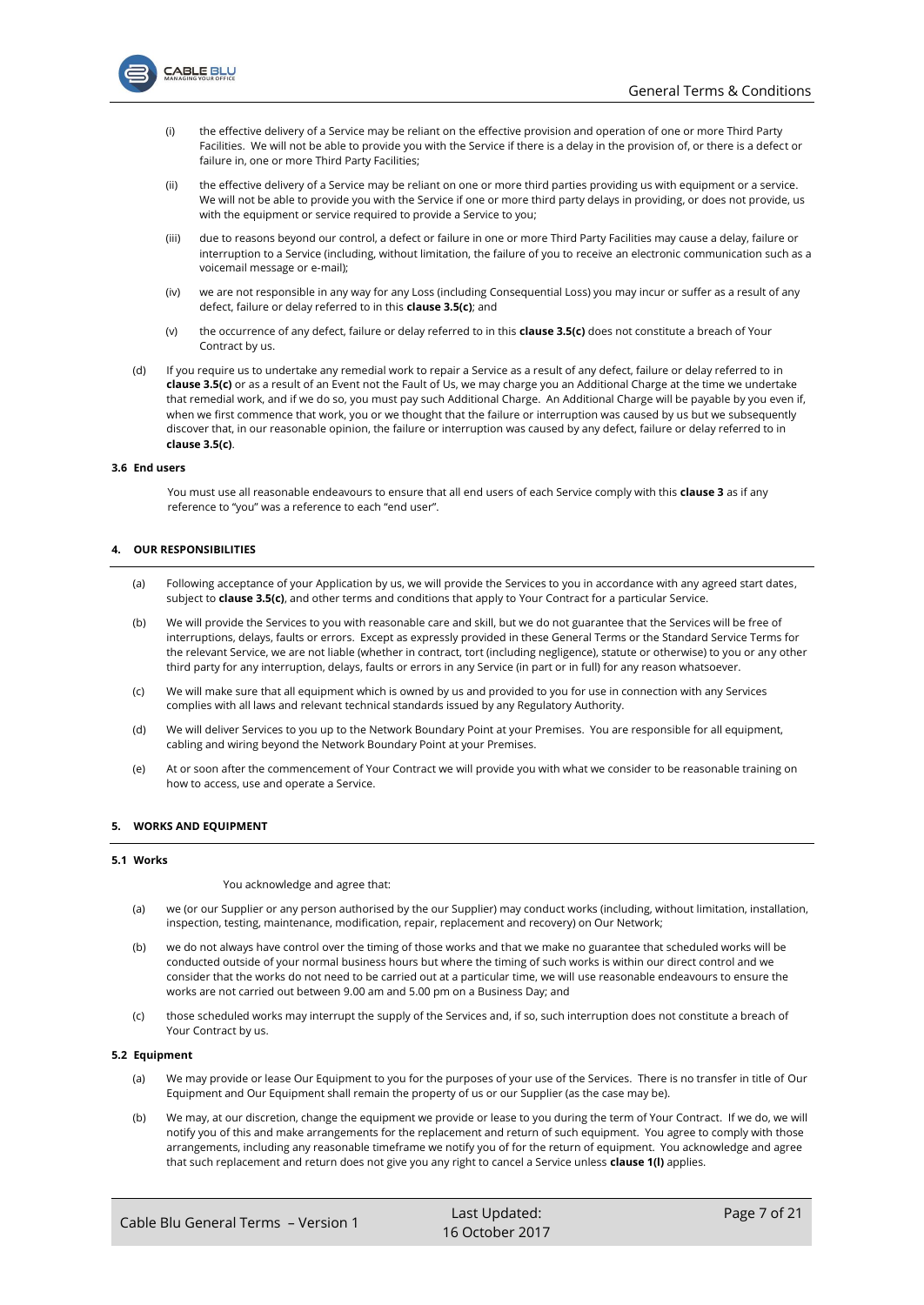

- **ABLE BLU** 
	- (c) Subject to **clause[s 5.2\(e\)](#page-7-0)** and **[5.2\(g\)](#page-7-1)**, title in Our Equipment is not transferred to you. You hold Our Equipment as bailee for us. Risk in Our Equipment passes to you on delivery to you. You are responsible for any damage to (save for fair wear and tear), or destruction or theft of, Our Equipment, except to the extent that it is directly caused by our negligence. You must, on demand, pay us:
		- (i) for any damage or destruction to Our Equipment for which you are responsible, the cost of repair or the cost of replacement equipment; and
		- (ii) for any theft of Our Equipment for which you are responsible, the cost of replacement equipment,

together with an Additional Charge in respect of the delivery and installation of repaired or replaced equipment.

- (d) You must not enter into agreement to transfer, sell or grant any Security Interest in respect of Our Equipment. You must not obscure or remove any identification marks on Our Equipment, unless with our express written consent in writing. You must ensure that Our Equipment is not altered, relocated, maintained, repaired or disconnected, or connected, to any electricity supply except by us or as we may expressly permit you to do so on a case-by-case basis in writing.
- <span id="page-7-0"></span>(e) You must return Our Equipment, if we request you to do so, within five (5) Business Days after receiving that request. In addition, you must return Our Equipment to us within five (5) Business Days after the end of the Minimum Term or the end of Your Contract (whichever is the later). It is your responsibility to return such equipment to us, and at your cost unless and to the extent we otherwise direct. If Our Equipment is not returned to us, or is not returned to us in the same condition as we provided it to you (excepting fair wear and tear), you are deemed to have made an offer to purchase such equipment from us and we are deemed to have accepted that offer. The price for such equipment will be set out in a notice that we will issue to you (such price to be the current standard purchase price for equipment or comparable equipment as at the day it was due to be returned) and you must pay such amount to us within the time stated in that notice.
- (f) Unless otherwise agreed, you must:
	- (i) allow us to install, inspect, test, modify, repair or replace Our Equipment; and
	- (ii) do all things reasonably required by us to make clear the identity of the owner of Our Equipment.
- <span id="page-7-1"></span>(g) We may sell equipment to you for use in connection with the Service (**Purchased Equipment**). Title to Purchased Equipment passes to you when you pay for it in full in cleared funds. Risk in Purchased Equipment passes to you on delivery. We will use reasonable efforts to transfer to you any manufacturer's warranty in any such Purchased Equipment, from the time title passes to you.
- (h) You must ensure that all equipment you use in connection with the Service that is not Our Equipment, and the way you use such equipment, complies with all applicable laws and relevant technical standards issued by any Regulatory Authority or us, as well as any reasonable directions issued by us in relation to such equipment. If you do not comply with this **clause 5.2(h)**, we may disconnect that equipment from the Service. We will try to give you reasonable notice before disconnection, but we may disconnect immediately in an emergency.
- (i) You must provide adequate and suitable space, power supply and dust-free environment free of excess humidity for all equipment used in connection with the Service and located on the Premises including, without limitation, Our Equipment. If you are unsure about environmental requirements for any equipment, please ask us.

## **5.3 PPSA**

- (a) You acknowledge that, by virtue of Your Contract, we have a Security Interest in the Secured Goods for the purposes of the PPSA and to the extent applicable the PPSA applies.
- <span id="page-7-2"></span>(b) You acknowledge and agree that we may do anything reasonably necessary, including, without limitation, registering any Security Interest which we may have in the Secured Goods on the PPSR, in order to perfect the Security Interest and comply with the requirements of the PPSA.
- (c) You agree to do all things necessary to assist us to undertake the matters set out in **claus[e 5.3\(b\)](#page-7-2)** (including, without limitation, executing all relevant documents).
	- (d) You and we agree that, pursuant to section 115 of the PPSA and to the maximum extent permitted by the PPSA, the following provisions do not apply in relation to a Security Interest in the Secured Goods (words in this provision have the same meaning as in the PPSA):
	- (i) section 95 (notice of removal of accession), to the extent that it requires the secured party to give a notice to the grantor;
	- (ii) section 96 (when a person with an interest in the whole may retain an accession);
	- (iii) section 130 (notice of disposal), to the extent that it requires the secured party to give a notice to the grantor and other secured parties before disposal;
	- (iv) paragraph 132(3)(d) (contents of statement of account after disposal);
	- (v) subsection 132(4) (statement of account if no disposal);
	- (vi) section 135 (notice of retention);
	- (vii) section 142 (redemption of collateral); and
	- (viii) section 143 (reinstatement of security agreement).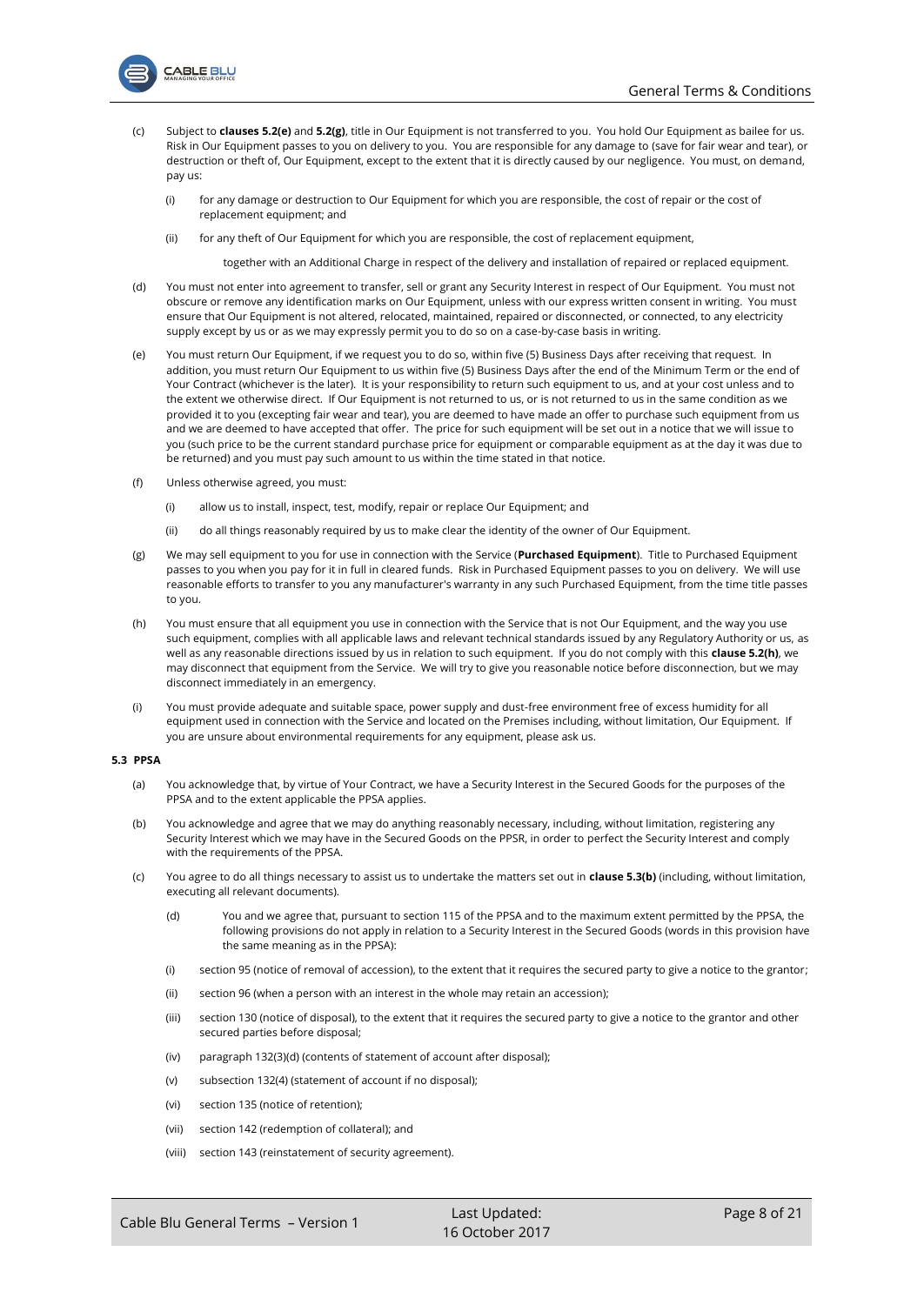

- (e) To the maximum extent permitted by the PPSA, you waive the right to receive all notices which we would otherwise be required to provide to you pursuant to the PPSA in relation to the registration or enforcement (or otherwise) of a Security Interest in the Secured Goods including, without limitation, any notice under section 157 of the PPSA of a verification statement in relation to any registration of a Security Interest on the PPSR.
- (f) Except if section 275(7) of the PPSA applies, you and we agree not to disclose any information of the kind referred to in section 275(1) of the PPSA that is not publicly available.

## **6. ONGOING SUPPORT**

#### **6.1 Notification of any defect or fault**

- (a) If you suspect there is a defect or fault in the Services, you may contact our help desk with the details of the defect or fault. Upon receiving those details, we will provide you with a reference number of your notification which you must keep in order to keep track of our response to your notification.
- (b) Upon receipt of your notification of a suspected defect or fault in the Services, we will within:
	- (i) a reasonable time of receiving that notification; or
	- (ii) such other specific time that we have agreed with you as set out in your Letter and/or Variation,

investigate the defect or fault in order to determine whether it is a defect or fault in Our Equipment or Our Network and which was caused by us.

- (c) If we determine acting reasonably that the suspected defect or fault in the Services was caused by us, we will within:
	- (i) a reasonable time of making that determination; or
	- (ii) such other specific time that we have agreed with you as set out in your Letter and/or Variation,

rectify the defect or fault at no cost to you.

(d) We are deemed to have been notified by you of a suspected defect or fault in a Service at the time when we provide you with acknowledgement of receipt of your notification (but excluding any automated notification).

#### <span id="page-8-2"></span><span id="page-8-0"></span>**6.2 Exclusions to ongoing support**

- (a) We have no obligation to you to rectify any defect or fault in a Service caused or contributed to by:
	- (i) any defect or fault in equipment, software or any network infrastructure which does not form part of Our Network;
	- (ii) any defect or fault in a Service which:
	- (iii) is caused by your own conduct or misuse of the Services or the conduct or misuse of the Services by your end users, contractors or third parties who have or have gained access to your Premises or the Services;
	- (iv) is caused by faults or defects that arise in telecommunication services provided to you other than under Your Contract (even if they are connected, with our consent, to our Services);
	- (v) arise due to equipment or cabling owned or leased by you or an end user or otherwise in your, or your end users', control; or
	- (vi) arise due to failure by you or any third party (other than our Personnel) to appropriately maintain any equipment or cabling relevant to the supply of the Services;
	- (vii) electromagnetic interference with any Service;
	- (viii) any Force Majeure Event; or
	- (ix) scheduled maintenance of Our Network.
- <span id="page-8-1"></span>(b) We may agree, but are not obliged to, provide support to you in any of the circumstances in **clause [6.2\(a\)](#page-8-0)**, on such terms and conditions (including, without limitation, payment of an Additional Charge) as we may agree with you.
- (c) Without limiting claus[e 6.2\(b\),](#page-8-1) if we provide support to you in any of the circumstances in claus[e 6.2\(](#page-8-2)[a\),](#page-8-0) including investigating the cause of any such defect or fault, we reserve the right to charge you an Additional Charge, regardless of whether we rectify the relevant defect or fault.

## **7. CHARGES AND PAYMENT OPTIONS**

#### **7.1 Standard charges**

- (a) You must pay the charges for the Services according to the rates set out in the Standard Service Terms for each Service unless expressly specified to the contrary in your Application.
- (b) Unless otherwise agreed in your Application, Minimum Monthly Charges for each Service will apply as set out in the Application. The method of calculating a Minimum Monthly Charges for a Service is set out in the Standard Service Terms for that Service unless expressly provided to the contrary in your Application.

| Cable Blu General Terms - Version 1 | Last Updated:   | Page 9 of 21 |
|-------------------------------------|-----------------|--------------|
|                                     | 16 October 2017 |              |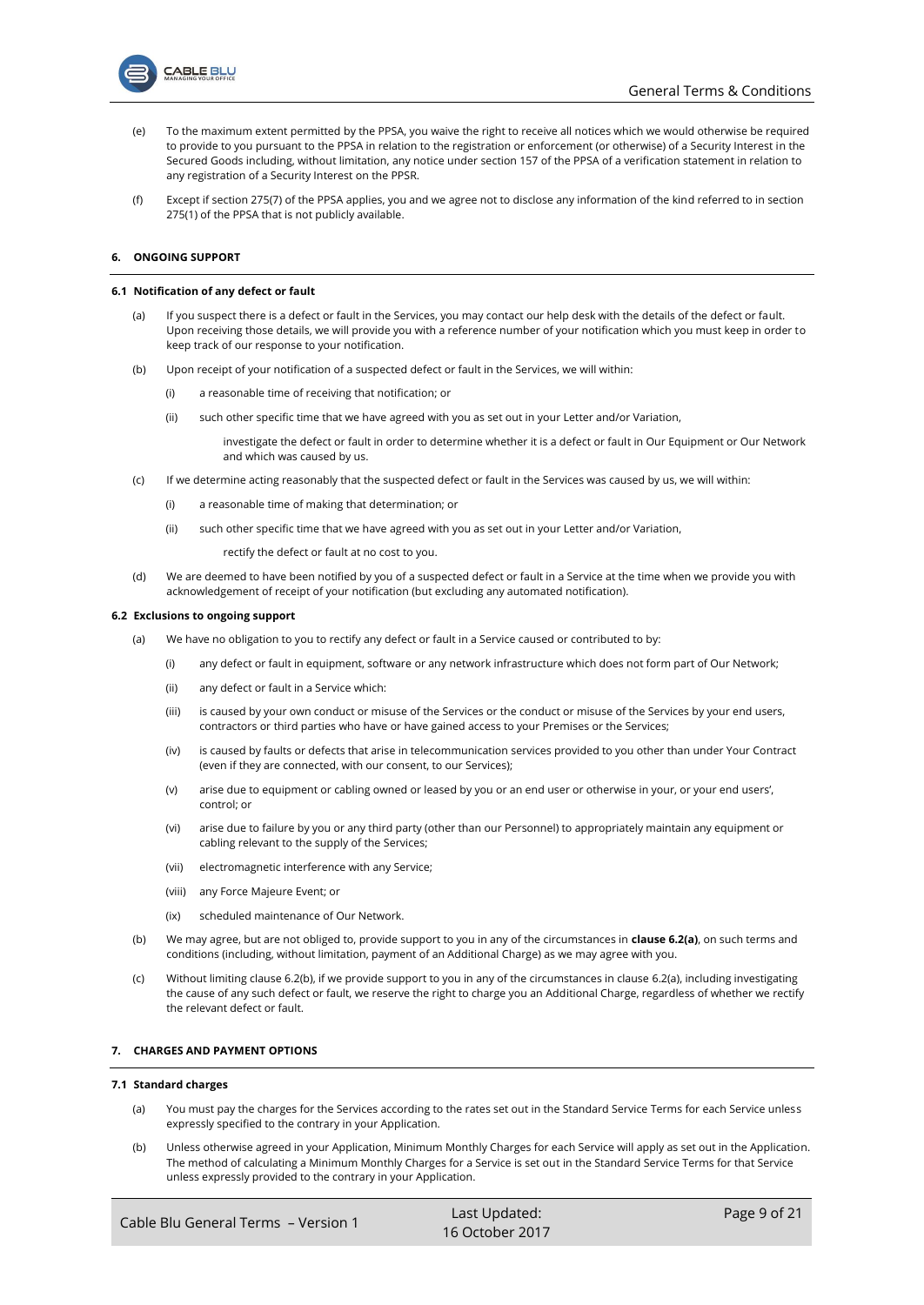



- (c) You must reimburse us for any costs and expenses in accordance with the Standard Service Terms for each Service.
- (d) If we have procured from a third party customised services for you as part of a Service, you must reimburse to us the amount of any associated charges that we pay to that third party.

### <span id="page-9-0"></span>**7.2 Additional charges**

- (a) You must pay any Additional Charges as per this **claus[e 7.2](#page-9-0)** or as set out in the Application or any applicable provisions of the Standard Service Terms.
- (b) We may charge you an Additional Charge:
	- (i) to service, modify, repair or replace the Service or any equipment, as a result of an Event not the Fault of Us;
	- (ii) for installation, if the information you provided to us to determine the installation required was incomplete or inaccurate;
	- (iii) for installation, maintenance or other services which you request us to provide outside the hours of 9.00 am 5.00pm on a Business Day;
	- (iv) for installation, maintenance or other services which you request us to provide on a day that is not a Business Day;
	- (v) for the installation, maintenance, modification and repair of any further Service you acquire from us or request us to provide to you; and
	- (vi) as expressly provided otherwise in these General Terms.
- (c) We may charge you a credit card processing fee for payments made by credit card. The amount of this fee will be shown on your invoice.
- (d) We may charge you a fee for the provision of hard-copy invoices, for payments by cheque (if that payment method has been agreed by us) and for late fees payable in accordance with **claus[e 8.1\(g\)](#page-10-0)**.
- (e) If your financial institution fails to honour your payment, you must pay the amount owing directly to us, together with an additional amount we may notify to you representing our time, effort and expenses incurred in rectifying such failure, and any charges, transaction costs and/or administration costs we are liable to pay to a financial institution as a result of such failure. You acknowledge and agree that the additional amount payable by you is a reasonable and genuine pre-estimate of the Loss that will we incur or suffer by reason of your financial institution failing to honour your payment.
- (f) We may pass on to you any one or more additional fees, increases to fees, charges, transaction costs or administration costs imposed on us by third parties for ancillary services (for example, credit card transaction fees), new government taxes or levies, international or roaming services and premium or content services, provided we comply with any notification requirements for changes to these General Terms in accordance with **claus[e 1](#page-0-4)** of these General Terms or as otherwise required by any law which governs Your Contract.

#### <span id="page-9-2"></span>**7.3 Payment**

- (a) Unless otherwise agreed to by us, you must pay your charges by direct debit or credit card.
- (b) Subject to **claus[e 8.2](#page-10-1)**, you must pay each amount invoiced in the way and by the due date specified in the invoice. The due date specified in an invoice will be no earlier than 14 days after the date the invoice was issued.

## <span id="page-9-3"></span>**7.4 GST**

Unless otherwise expressly stated, all charges stated for our goods and Services are exclusive of GST. You must pay us, in addition to the charges, an amount equal to any GST payable on the supply of the goods and Service/s. That additional amount is payable at the same time as the relevant charges are payable. We will issue a tax invoice to you for the supply of the goods and Service/s at or before that time.

## **8. INVOICES AND BILLING**

#### <span id="page-9-1"></span>**8.1 Invoicing**

- (a) Unless otherwise agreed by us, we may invoice you:
	- (i) for any equipment you purchase from us before, on or after delivery;
	- (ii) for any installation charges, before or after installation;
	- (iii) for variable charges, in arrears;
	- (iv) for recurring or fixed charges, in advance; and
	- (v) otherwise, as notified by us from time to time.
- (b) We may round up any charge to the nearest cent.
- (c) We will notify you of our billing period from time to time. We may also issue interim invoices for accrued charges.
- (d) We may invoice you using a third party billing agent.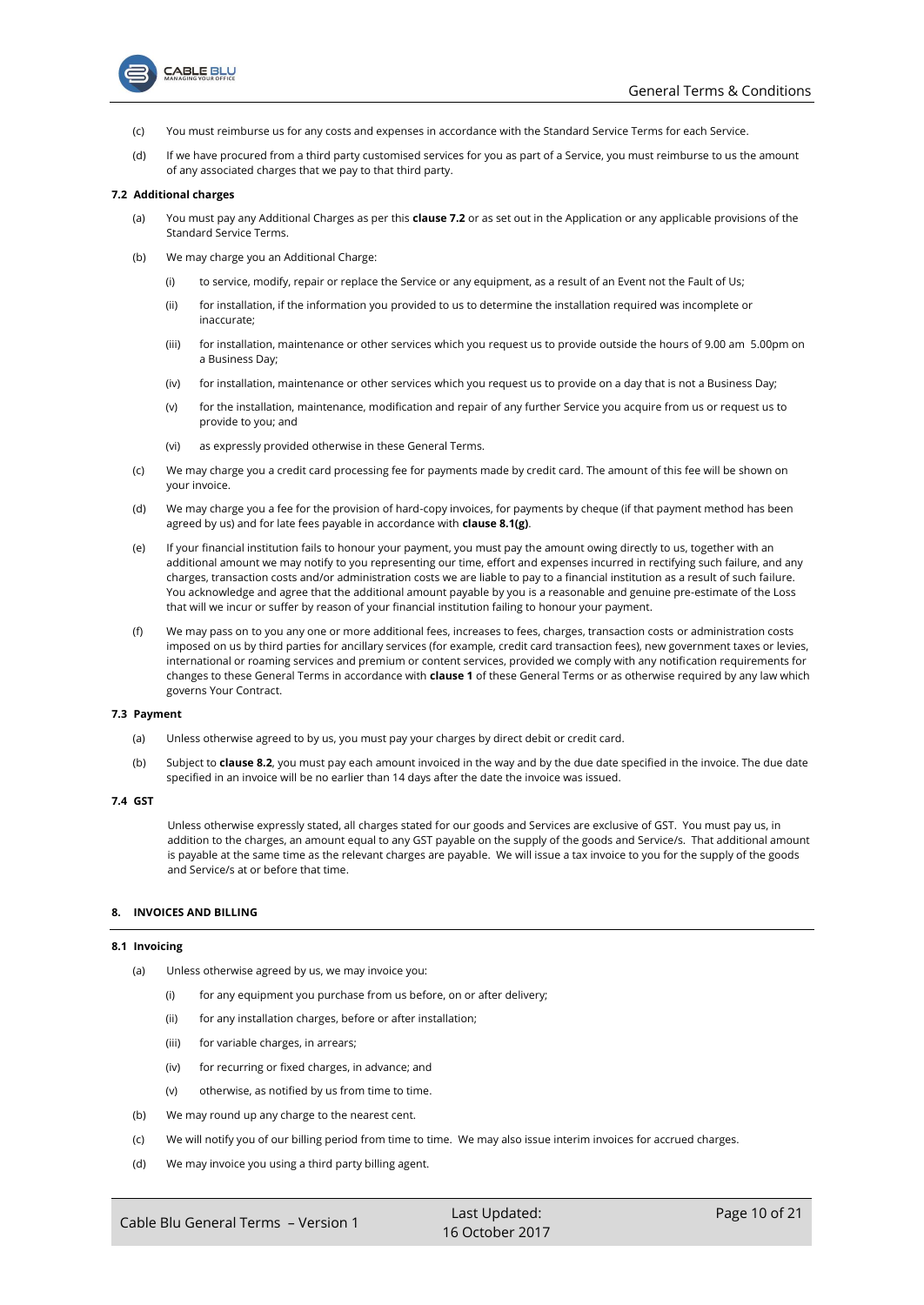

- (e) We will try to include on your invoice all charges for the relevant billing period. This is not always possible (for example, because of processing delays or errors with our billing system). We may include these unbilled charges in any later invoice(s).
- (f) We may re-issue any invoice if any billing error is later discovered. If you have overpaid any charges as a result of a billing error, your account will be credited with the overpayment or, if you have stopped acquiring the Service from us, we will refund the overpayment promptly after your request and after deduction of any other amounts due by you to us. If you have underpaid any charges as a result of a billing error, you will be required to pay the correct amount to us after the invoice is re-issued to you by the due date specified in that invoice.
- <span id="page-10-0"></span>(g) If you do not pay any amount invoiced by the due date (including any amount which is validly disputed but later agreed or determined to have been due and payable), then we may charge you a late fee that is notified by us to you and which represents:
	- (i) interest calculated daily and on a compounded basis from (and including) the due date until (but excluding) the date of payment in full, at a rate that is 2% higher than the then current interest rate set out in the *Penalty Interests Rate Act 1983*  (Vic); and
	- (ii) an amount of \$15.00 or other such amount that we reasonably determine which represents our time and effort in seeking payment of the overdue amount (including, without limitation, any legal or recovery fees we may incur to third parties in seeking assistance to obtain payment from you of the overdue amount).

You acknowledge and agree that the late fee is a reasonable and genuine pre-estimate of the Loss we will incur or suffer by reason of you not paying to us the amount by the due date.

(h) You may not withhold, deduct or set-off any amount from or against any payment due by you to us in any circumstances. We may withhold or deduct from or set-off against any amount which we must otherwise pay or credit to you any amount payable by you to us.

## <span id="page-10-1"></span>**8.2 Billing disputes**

- (a) You may dispute an amount invoiced by us but only if you do so in accordance with this **clause [8.2](#page-10-1)**.
- (b) To raise a valid billing dispute:
	- (i) you must make a genuine request by written notice to us to investigate the specific charges or invoice, providing at the same time specific evidence which demonstrates that a particular charge or invoice is incorrect; and
	- (ii) you may only withhold a disputed amount if the amount relates to a genuinely disputed invoice, you pay all undisputed amounts and you pay some or all of the disputed portion within five (5) days if we determine that amount to be payable. The disputed amount may only be withheld whilst the parties follow the dispute process in this **claus[e 8.2](#page-10-1)**.
- (c) You may only make a claim or commence proceedings alleging that any charge or invoice is incorrect, or you are entitled to a refund for overpayment, if you do so within 55 days of the date of invoice or overpayment.
- (d) If you raise a valid billing dispute, then we will conduct investigations which are reasonably necessary and appropriate in the circumstances of the dispute. Our records (and those of our Suppliers in respect of Supplier Networks) are sufficient proof of your usage of the Services, unless you otherwise prove to us, to our reasonable satisfaction, that they are incorrect. At the end of these investigations, you must pay any outstanding amount that has been shown to be correctly included in your bill or is agreed by the parties to be correct (together with a late fee in accordance with **clause [8.1](#page-9-1)**) within 30 days.

## **9. SERVICE STANDARDS**

#### **9.1 Customer Service Guarantee**

- (a) To the extent that we provide you with a standard telephone service (as defined in the *Telecommunications (Consumer Protection and Service Standards) Act 1999*) and specified enhanced call handling features, components of our service (for example, fault repair times and service connection times) must comply with the Customer Service Guarantee, unless:
	- (i) you have otherwise waived your rights;
	- (ii) you are not eligible to receive the Customer Service Guarantee because we supply more than five telephone services to you; or
	- (iii) you fall within any other exemptions set out in the Customer Service Guarantee*.*
- (b) The Customer Service Guarantee sets out certain minimum performance standards in relation to service connection times, fault repair times and keeping appointments to provide you with services. It does not apply to any equipment you own (or which is owned by a third party) which is used in connection with our Services.
- (c) If you have rights under the Customer Service Guarantee and we do not meet the Customer Service Guarantee standards, you may be entitled to receive monetary compensation under the Customer Service Guarantee. However, there are circumstances where we may be exempt from meeting those requirements, including, without limitation, where you unreasonably refuse us access to the Premises or if you miss an appointment without giving us reasonable notice.

#### **9.2 Service disruption**

Without limiting anything else in these General Terms and the Standard Service Terms, we may temporarily suspend or restrict any Service without liability during any scheduled maintenance or other works specified in **clause [5.1](#page-6-1)**.

| Cable Blu General Terms - Version 1 | Last Updated:   | Page 11 of 21 |
|-------------------------------------|-----------------|---------------|
|                                     | 16 October 2017 |               |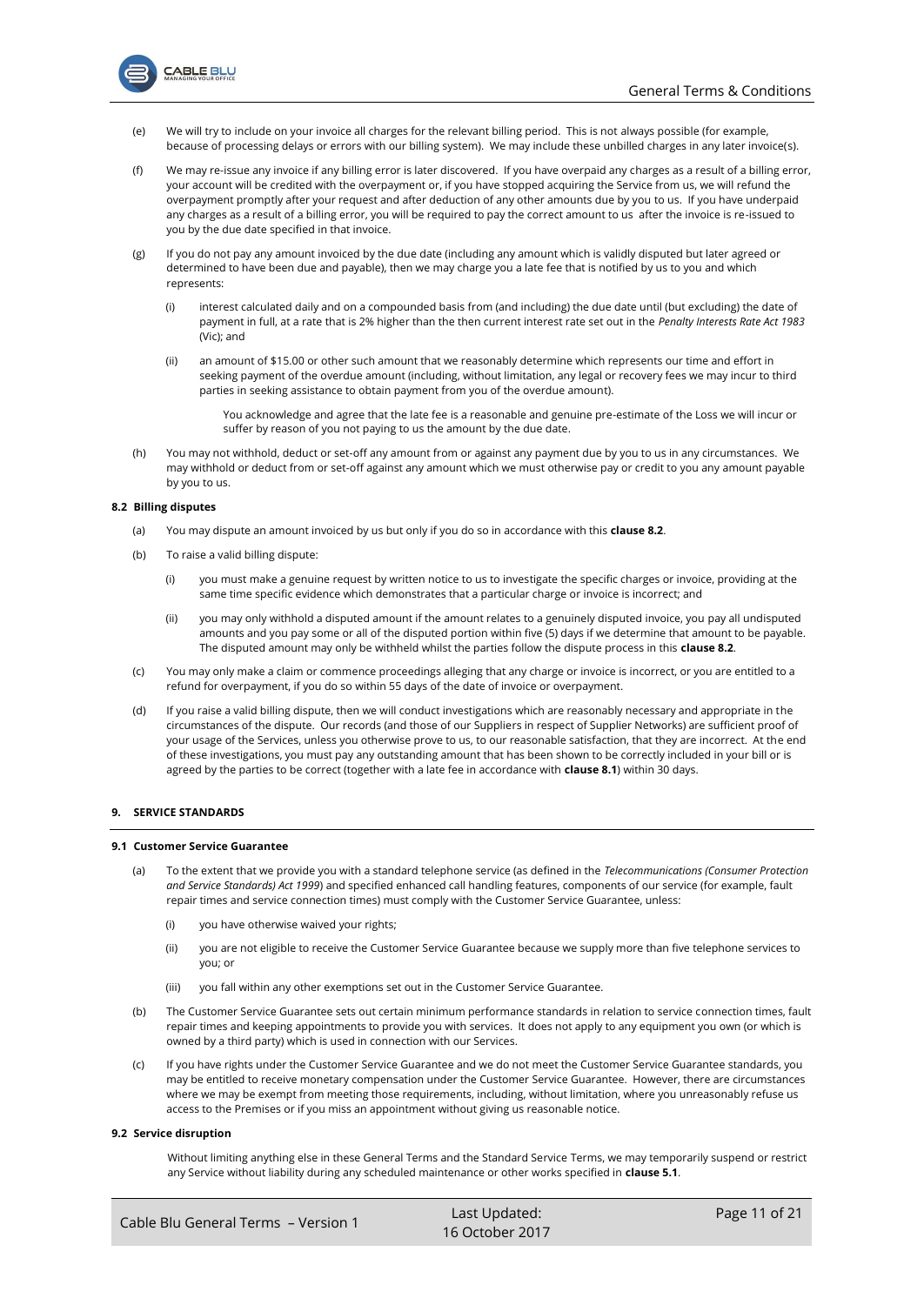

## **9.3 Service Levels**

If the Standard Service Terms for a Service sets out service levels for that Service, then we will use reasonable endeavours to perform that Service in accordance with those service levels. Our liability to you for a failure to meet such a service level is as set out in those Standard Service Terms and if there is none, then we have no liability to you in respect of such a failure, whether the liability arises in contract, tort (including negligence), statute or otherwise. If the Standard Service Terms sets out a remedy for such failure, that is your only remedy for failure to meet the service level.

#### <span id="page-11-2"></span>**9.4 No liability for failure to comply with operational requirements**

You release us from all liability (including, without limitation, to pay any monetary compensation under the Customer Service Guarantee or to pay any rebate for failure to meet any service levels) in connection with any delay, failure, defect or fault relating to any Service where the delay, failure, defect or fault is caused or contributed to by your failure to comply with the provisions of **clause [3.2\(a\)](#page-4-1)**.

## **10. FORCE MAJEURE**

- (a) Neither party will be liable for any delay or failure to meet its responsibilities under Your Contract because of a Force Majeure Event to the extent that, and for the period of time during which, the party is affected by the Force Majeure Event, except for:
	- (i) any obligation you owe to pay charges for Services which you have received; and
	- (ii) if we have procured from a third party customised services for you as part of the Service, you must reimburse to us the amount of any associated charges that we pay to that third party regardless of whether or not you have received those services as a result of a Force Majeure Event.

## <span id="page-11-3"></span>**11. LIABILITY**

#### **11.1Exclusions of representations, guarantees or warranties**

Subject always to **clause [11.2](#page-11-0)**, to the maximum extent permitted by law, we make no representation or give any guarantee or warranty (including, without limitation, of merchantability, acceptable quality, fitness for any particular purpose or fitness for disclosed result) in connection with Services.

#### <span id="page-11-4"></span><span id="page-11-0"></span>**11.2Liability under consumer protection laws not excluded**

- (a) There may be non-excludable statutory guarantees, conditions, warranties or liabilities that we have to you under the Competition and Consumer Act and other consumer protection laws that may apply to the Services that we supply to you and that cannot be excluded (**Non-Excludable Conditions or Liabilities**).
- (b) Nothing in Your Contract removes or limits any of the Non-Excludable Conditions or Liabilities under consumer protection legislation and which are not permitted to be excluded.
- (c) If Your Contract is considered to be a consumer contract for the purposes of the Competition and Consumer Act, you are entitled to a replacement or refund for a major failure and for compensation for any other reasonably foreseeable loss or damage. You are also entitled to have the goods repaired or replaced if the goods fail to be of acceptable quality and the failure does not amount to a major failure.
- (d) However, to the extent that our liability can be limited under any applicable legislation, then we limit our liability to you, at our sole discretion, to:
	- (i) in the case of a breach relating to the supply of Services: resupplying the Service or payment of or reimbursement for the cost of having the Services resupplied; and
	- (ii) in the case of a breach relating to the supply of equipment: the replacement of the equipment, the repair of the equipment, the supply of equivalent equipment or the payment of the cost of repairing or replacing the equipment or supplying equivalent equipment,
		- and you acknowledge that this limitation of liability is fair and reasonable in all the circumstances.

#### <span id="page-11-1"></span>**11.3Our liability to you**

- (a) We exclude all liability for any Loss (including, without limitation, any Consequential Loss) suffered or incurred by you or your Personnel which arises in connection with use of the Services while conducting a business and, subject to **claus[e 11.2](#page-11-0)**, you agree that we do not have and will not have any such liability.
- (b) Subject to **claus[e 11.2](#page-11-0)**, we exclude all liability for any Loss (including, without limitation, any Consequential Loss) suffered or incurred by you or your Personnel which arises in connection with anything outside our actual control, including any services or goods we do not supply to you and the occurrence of an event which we did not cause.
- (c) We exclude all liability to you including to your Personnel in connection with any technical support or any consultancy or technical advice provided to you or your Personnel in good faith, any inspection or supervision that we agree to provide in respect of your equipment or any approval of, or confirmation of completion of works by us in respect of, any design or construction proposal provided by you or your Personnel.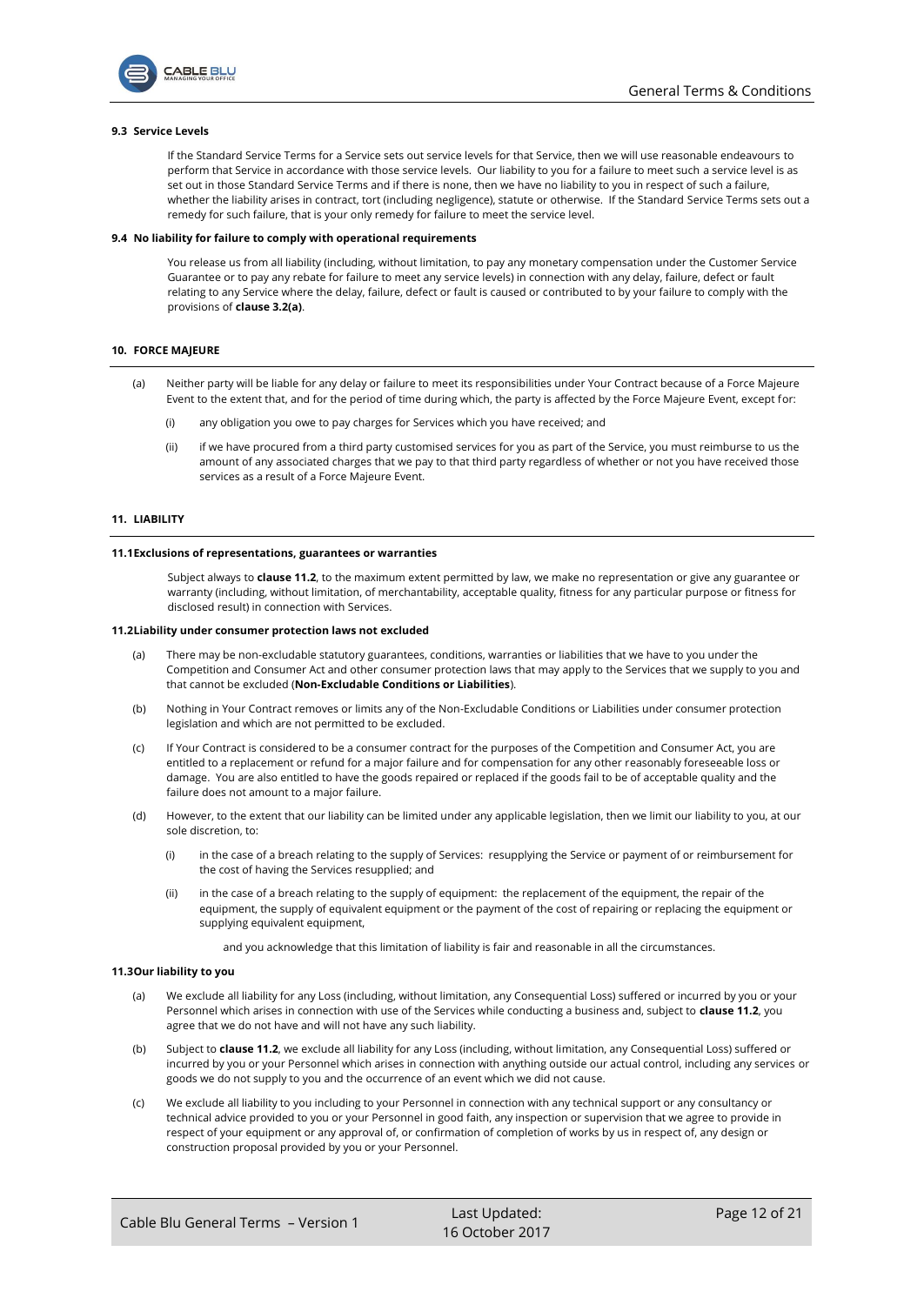

- (d) We exclude all liability to you including to your Personnel for any Consequential Loss suffered or incurred by you in connection with the supply or use of the Services or the supply or use of any equipment we provide to you (whether based in contract, tort (including negligence), statute or otherwise).
- (e) Our total liability to you for any Loss you suffer or incur, and for which we are liable under Your Contract (whether based in contract, tort (including negligence), statute or otherwise) is limited to:
	- (i) a maximum amount equal to your actual monthly spend or the Minimum Monthly Charges in respect of the Service (whichever is greater for each particular month) averaged over the previous consecutive three (3) billing months per incident or series of connected incidents giving rise to liability; and
	- (ii) in aggregate for all incidents, the amount of charges paid by you to us in the 12 month period prior to the last incident giving rise to our liability under Your Contract.
- (f) The exclusions of liability in this **clause [11.3](#page-11-1)** do not apply to any Loss arising from death or personal injury or loss of or damage to your real or tangible property or equipment to the extent it is directly caused or contributed to by a negligent act or omission of us or our Personnel in connection with our delivery of the Services but our liability for any such Loss is limited to the amount payable by our relevant policy of insurance effected from time to time.

#### **11.4Contribution and mitigation**

- Our liability for any Loss suffered or incurred by you under or in connection with our provision of Services to you (whether based in contract, tort (including negligence), statute or otherwise) is reduced to the extent that your or your Personnel's acts or omissions or the use of any Third Party Facilities used in connection with our Services, or the acts, omissions or equipment of a third person, caused or contributed to that Loss.
- (b) Our liability to you will be reduced to the extent that you have not taken reasonable steps to mitigate or avoid the Loss flowing from the event giving rise to our liability to you.

#### **11.5Claims against Suppliers**

To the extent permitted by law, we exclude any liability for claims (whether based in contract, tort (including negligence), statute or otherwise) which may be made by you or your Personnel against Suppliers through whom we may directly or indirectly provide Services to you and you release us from any Loss suffered or incurred by you or your Personnel. Furthermore, you indemnify us and our Personnel and hold us and our Personnel harmless from and against any Loss suffered or incurred by us and our Personnel in connection with any such claim made by you or your Personnel.

#### **11.6Your liability to us**

- (a) You must indemnify us and our Personnel and hold us and our Personnel harmless from and against any Loss including, without limitation, reasonable legal costs that any of those indemnified may suffer or incur arising out of or in connection with your breach of Your Contract or arising out of or in connection with wilful misconduct or unlawful, fraudulent or negligent acts or omissions by you or your Personnel and which relate to:
	- (i) the use (or attempted use) of the Service; or
	- (ii) equipment used in connection with the Service.
- <span id="page-12-0"></span>(b) You assume liability for, and indemnify and hold us and our Personnel harmless from and against, any claim by a third party arising from your use of the Services (including, without limitation, claims for breaches of intellectual property rights and as a consequence of your use of the Service being contrary to the law).
- (c) You are not liable for any Consequential Loss suffered or incurred by us or our Personnel in connection with the supply of the Services or any equipment we provide to you (whether based in contract, tort (including negligence), statute or otherwise) provided that such an exclusion of liability for Consequential Loss does not apply to **clause [11.6\(b\),](#page-12-0)** any Consequential Loss arising from a breach of **claus[e 14\(e\)](#page-15-0)**, or any Consequential Loss arising from death or personal injury or loss of or damage to your real or tangible property or equipment to the extent it is directly or indirectly caused or contributed to by a negligent act or omission of you or your Personnel.

#### **11.7Integrated Public Number Database (IPND)**

- (a) Without limitation to **claus[e 2.3\(a\)](#page-2-3)**, you represent and warrant to us with the expectation that we rely upon that representation – that at or before the time we commence the supply of any Service, you will give us the correct end address at which that Service is utilised by you.
- (b) You acknowledge that we will supply the end address you give us in respect of a Service as we are permitted to or required to under any law.
- (c) You must indemnify us and our Personnel and hold us and our Personnel harmless from and against any Loss including, without limitation, reasonable legal costs that any of those indemnified may suffer or incur arising out of or in connection with your failure to provide us with a correct end address or to provide us with any change to that end address or any matter which prevents or delays us from accessing details of any end address you have given us.
- (d) You assume liability for, and indemnify and hold us and our Personnel harmless from and against, any claim by a third party relating to failure to provide us with a correct end address or to provide us with any change to that end address or any matter which prevents or delays us from accessing details of any end address you have given us.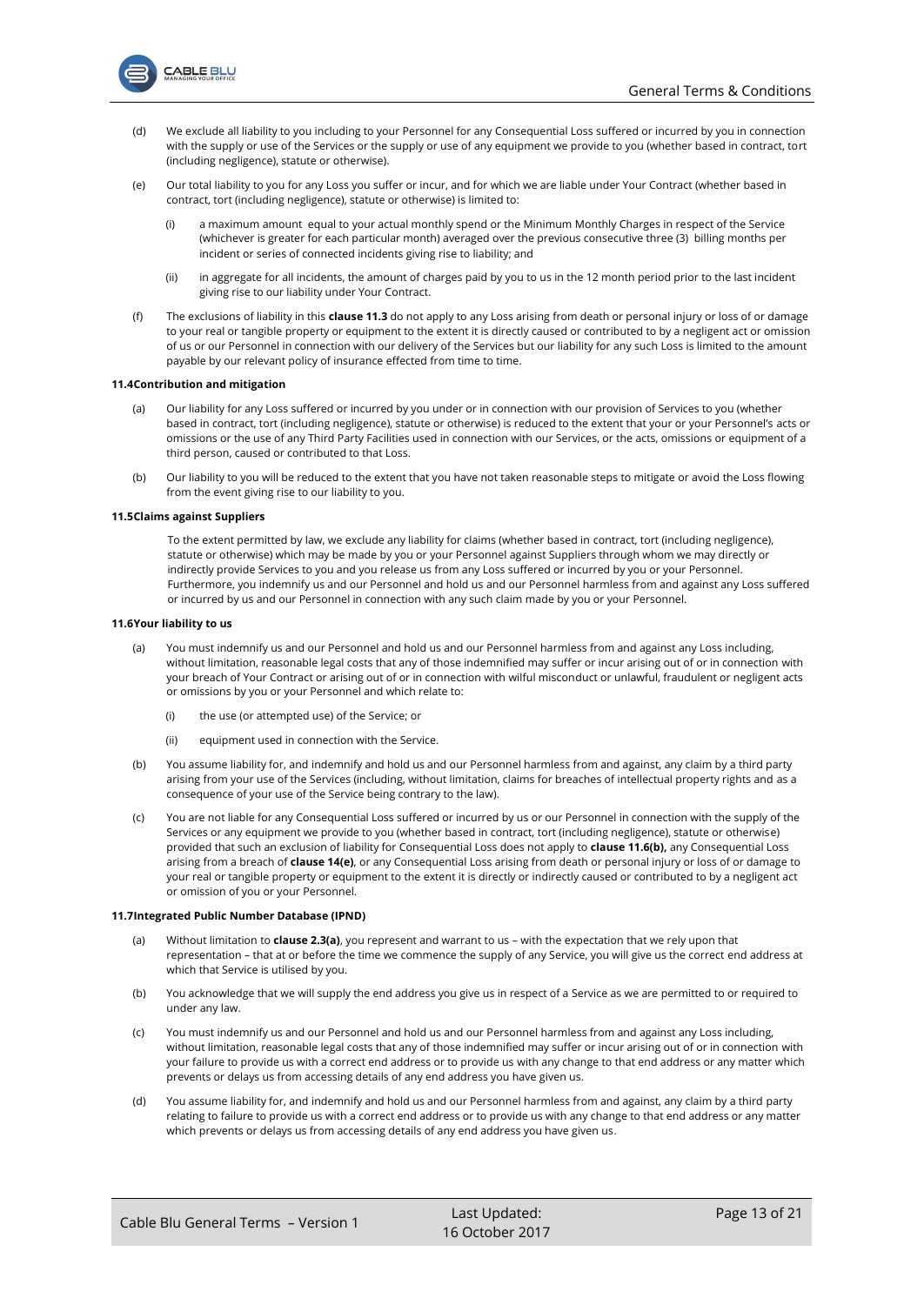## <span id="page-13-4"></span>**12. CANCELLATION OR SUSPENSION**

ABLE BLU

### <span id="page-13-5"></span><span id="page-13-1"></span>**12.1Your right to cancel a Service**

- (a) You may cancel your Service without liability at any time if we commit a material breach of Your Contract for that Service and:
	- (i) you have notified us in writing of that breach and we have failed to remedy it within 30 days after you give us notice requiring us to do so; or
	- (ii) you have notified us in writing of that breach and the breach cannot be remedied.
- (b) You may cancel a particular Service by providing us with 30 days' written notice.

#### <span id="page-13-2"></span><span id="page-13-0"></span>**12.2 Our right to cancel or suspend**

- (a) We may, without liability, cancel a Service and any related Service:
	- (i) if no Minimum Term applies to the Service, at any time if we give you at least 30 days' notice;
	- (ii) if a Minimum Term applies to the Service, at any time after the expiry of the Minimum Term if we give at least 30 days' notice to you;
	- (iii) at any time before we start providing services to you, if we reasonably determine that it is not technically or operationally feasible or commercially viable to supply the Service to you, by giving notice to you;
	- (iv) at any time if you no longer satisfy any pre-requisite for the supply of the Service; or
	- (v) if we can no longer provide you with the Service (including, without limitation, due to any geographical coverage, capacity or technical limitation) or we cease to offer the Service generally.
- <span id="page-13-3"></span>(b) We may, without liability, immediately suspend or cancel a Service and any related Service at any time by giving notice to you if:
	- (i) you breach any of your obligations relating to the use of the Service or otherwise misuse the Service (including, without limitation, any use of the Services for illegal or unlawful purposes);
	- (ii) we reasonably suspect fraud by you, your Personnel or any other person in connection with the Service or that any Service is being used in connection with any illegal activity or contrary to law;
	- (iii) we believe it is necessary to do so to:
		- (A) comply with any law or an order or request of any relevant Regulatory Authority or person responsible for the enforcement of law;
		- (B) protect any person, equipment or to attend to any emergency; or
		- (C) protect or minimise the potential for loss of or damage to data or goods regardless of who they belong to;
	- (iv) except in respect of any amount that has been validly disputed under **claus[e 8.2](#page-10-1)**, any amount owing to us is not paid by its due date (as specified in the relevant invoice or notified by us);
	- (v) we cannot enter the Premises because of your, your Personnel's or a third party's act or omission when we need to do something in connection with the Service in order to supply the Service or make the Service or related equipment safe;
	- (vi) you vacate the Premises;
	- (vii) you breach the terms of any of our Acceptable Use Policies or if we reasonably consider that your use of a Service is excessive or unusual under those Acceptable Use Policies (though if we do suspend or restrict a Service, you continue to be liable to pay for any charges incurred by you for any excessive or unusual usage);
	- (viii) you breach a material term of Your Contract for a Service and:
		- (A) we have notified you in writing of that breach and you have failed to remedy it within 30 days after we give you notice requiring you to do so; or
		- (B) we have notified you in writing of that breach and the breach cannot be remedied;
	- (ix) a Supplier through whom we directly or indirectly supply Services to you terminates their agreement with us, or ceases to supply services to us, and we are not able to provide the Service using an alternate supplier on terms reasonably acceptable to us;
	- (x) you suffer an Insolvency Event or appear reasonably to us likely to do so;
	- (xi) you fail to provide us with a Solvency Letter or security, or increased or replacement security, in accordance with **clause [2.6](#page-2-2)**;
	- (xii) you suffer a Change in Control and we reasonably believe that it will or may affect us, our interests or your ability to comply with your obligations under Your Contract;
	- (xiii) we reasonably consider that you no longer meet our Credit Rating requirements or we otherwise reasonably consider that you are likely to be unable to pay the charges for the Service;
	- (xiv) if you are an individual, you die or, if you are a partnership, the partnership is dissolved or an application is made to dissolve the partnership;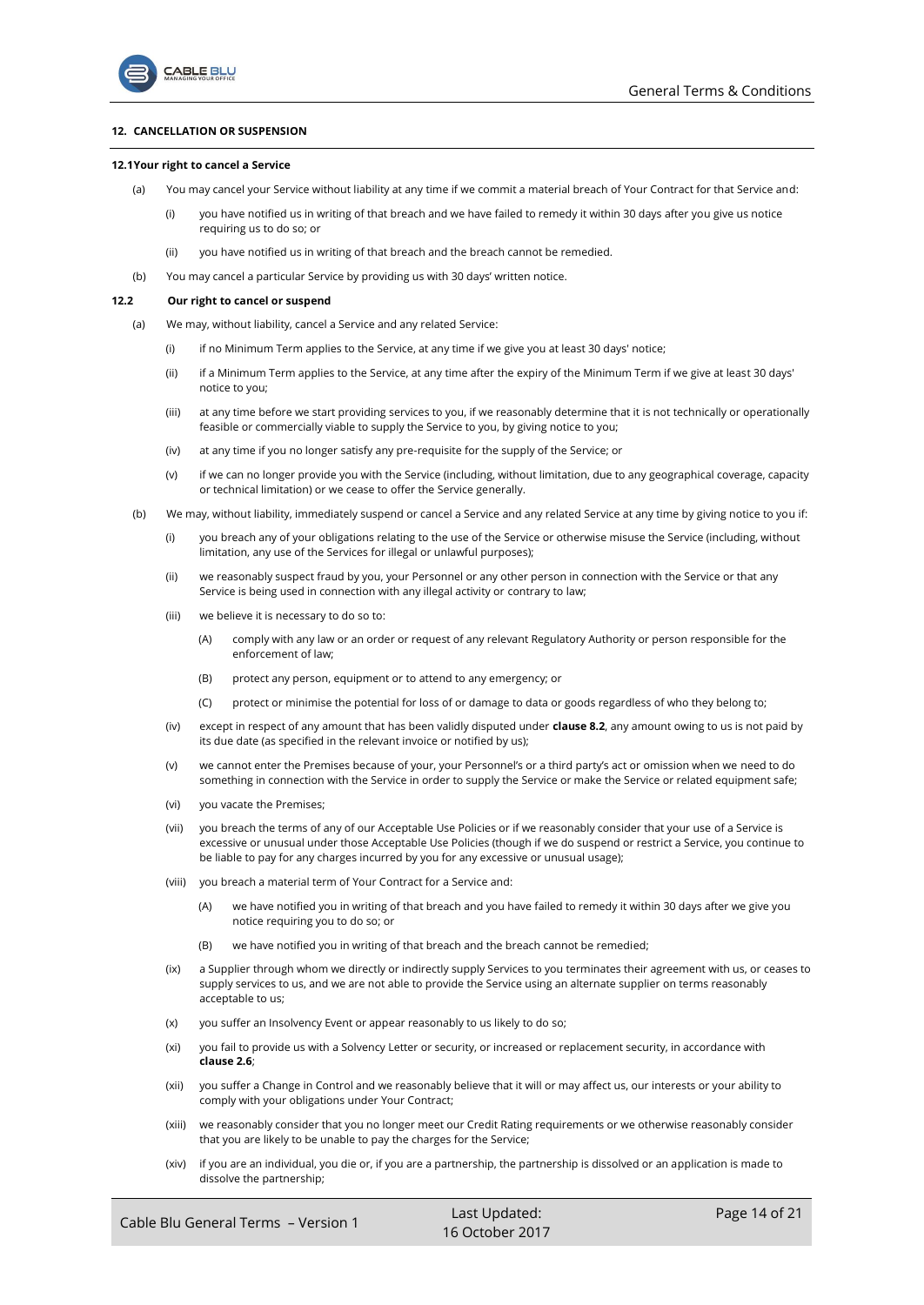



- (xv) we are otherwise entitled to do so under another term of Your Contract or at law; or
- (xvi) we are required to do so by law.
- (c) We may also suspend or cancel a Service if any Force Majeure Event prevents the supply of the Service for more than 14 days.

## <span id="page-14-0"></span>**12.3Consequences of suspension by us**

- (a) If a Service is suspended or cancelled in accordance with these General Terms before the date we start providing the Service to you, then:
	- (i) you must pay to us all installation costs incurred by us in connection with preparation for the provision of the Service; and
	- (ii) if we have procured from a third party customised services for you as part of the Service, you must reimburse to us the amount of any associated charges that we pay to that third party, even if they are ongoing, for such time as we are required to pay those associated charges to that third party.
- (b) If the Service is suspended in accordance with these General Terms, then you will not be liable to pay usage based charges for the Service while it is suspended or cancelled but otherwise you must pay all charges arising before, during and after suspension.
- (c) You have a right to a pro-rata refund for any charges incurred and paid by you and where you have not had access to the relevant Service due to a suspension of the Service unless:
	- (i) you requested the suspension;
	- (ii) you have materially breached or are in material breach of Your Contract;
	- (iii) the suspension was due to a system or network outage for one (1) hour or less during Business Hours or for two (2) hours or less outside of Business Hours; or
	- (iv) we reasonably believe that you are or are likely to be unable to pay the charges for the particular Service.
- (d) We may deduct from any pro-rata refund under this **clause [12.3](#page-14-0)** an amount equal to any outstanding amounts that you owe to us (for example, usage charges you incurred before we ceased supply of a Service to you or Early Termination Fees, if applicable).

#### <span id="page-14-3"></span>**12.4Consequences of cancellation by you or us**

- (a) If you cancel a Service under clause [12.1](#page-13-1) or we cancel a Service under clause [12.2:](#page-13-0)
	- (i) you must pay to us all charges for the Service that are outstanding up to and including the date of cancellation, such charges being immediately due and payable;
	- (ii) if we have charged in advance for the Service, your account will be credited with any charges for Services that would have been provided on and from the day immediately following the date of cancellation;
	- (iii) if we have procured from a third party customised services for you as part of the Service, you must reimburse to us the amount of any associated charges that we pay to that third party, even if they are ongoing, for such time as we are required to pay those associated charges to that third party; and
	- (iv) if you have purchased any equipment from us that you have not paid for in full, you must pay to us the purchase price for the equipment, such amount being immediately due and payable;
	- (v) in the case of termination of the Service by you under **clause [12.1\(b\)](#page-13-2)** or by us under **clause [12.2\(b\)](#page-13-3)**, you must pay to us an Early Termination Fee for the Service, such amount being immediately due and payable, and You acknowledge and agree that the Early Termination Fee is a reasonable and genuine pre-estimate of the Loss we will incur or suffer by reason of you or us cancelling the Service in those cases;
	- (vi) you must promptly disconnect from Our Network and remove any of your equipment;
	- (vii) you must, at your cost, immediately return to us or permit us to remove any equipment owned by us, equipment you have purchased but not fully paid for, or other material of ours on the Premises or in your possession or control; and
	- (viii) unless otherwise expressly agreed, each person's accrued rights and obligations are not affected.
- <span id="page-14-1"></span>(b) Upon any cancellation of a Service, you must continue to pay all charges relating to the Service if:
	- (i) we continue to supply the Service or the Service remains activated; or
	- (ii) you continue to use the Service; or
	- (iii) both **clause[s 12.4\(b\)\(i\)](#page-14-1)** and **[12.4\(b\)\(ii\)](#page-14-2)** apply.
- <span id="page-14-2"></span>(c) Upon any cancellation of a Service, we may invoice you for all charges for the Service that have not been previously invoiced and you must pay to us all amounts specified in that invoice, and all other unpaid amounts relating to that Service, within ten (10) Business Days of the date of that invoice.

## <span id="page-14-4"></span>**12.5 Existing Data upon Cancellation or Suspension**

If your Service is cancelled or suspended in accordance with this **claus[e 12](#page-13-4)**, we cannot guarantee you that we will be able to:

(a) return any of your data that is stored by us on Our Network;

| Cable Blu General Terms - Version 1 | Last Updated:     | Page 15 of 21 |
|-------------------------------------|-------------------|---------------|
|                                     | $16$ October 2017 |               |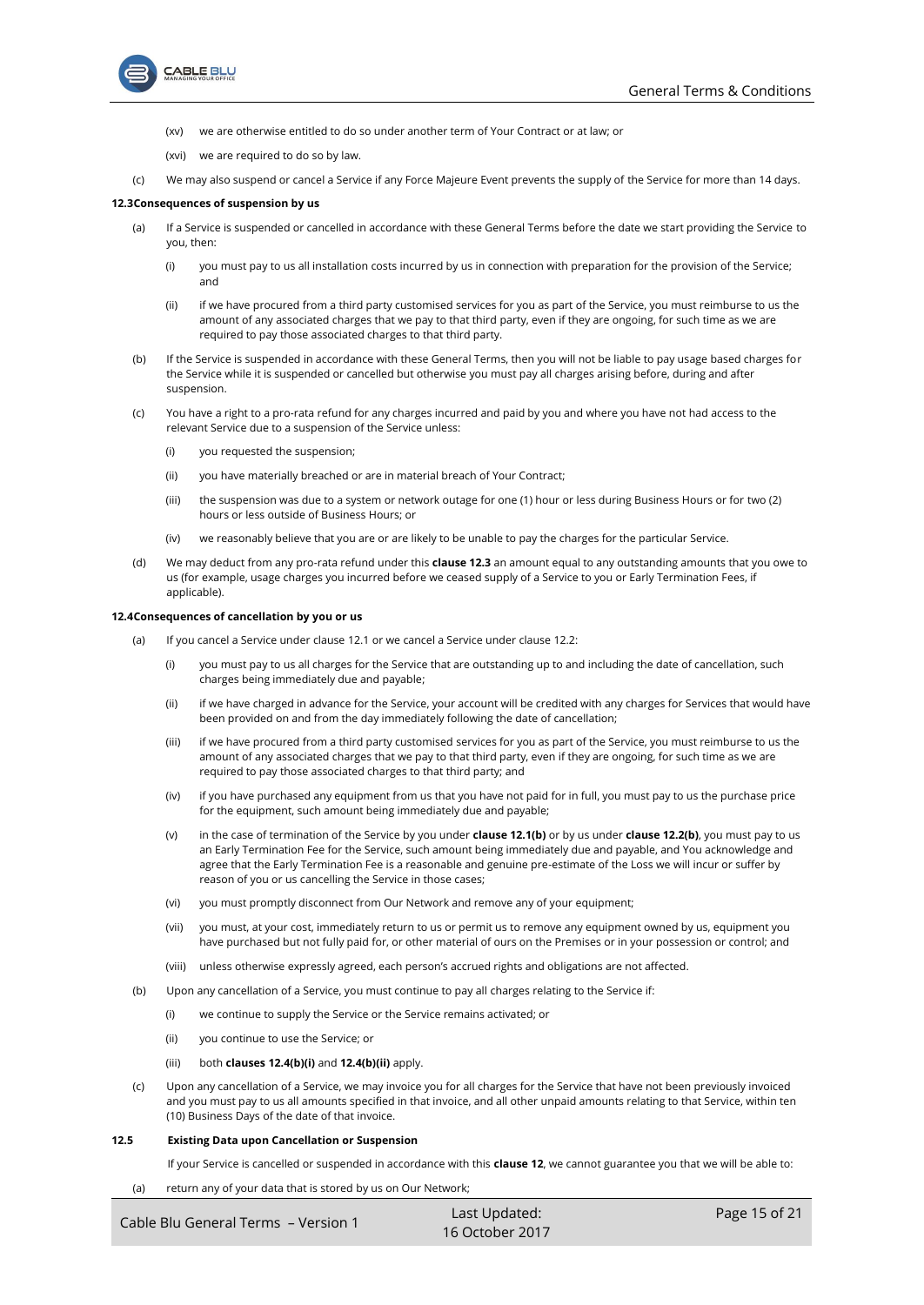

- (b) differentiate and separate your data from the other data stored on Our Network; and
- (c) remove your data from Our Network.

## **12.6 Suspension includes restriction and modification**

Whenever we are entitled to suspend a Service, we may instead of, prior to or after suspension, restrict or modify that Service (for example, instead of disconnecting a phone line, allowing only incoming but no outgoing calls) and references to 'suspend' and 'suspension' in this document must be read accordingly.

## **12.7 Reconnection following suspension or cancellation**

- (a) If we have suspended a Service, prior to us reactivating that Service, we may charge you a reconnection fee of:
	- (i) \$10 plus GST in respect of each affected end point where the Service was suspended but not disconnected; and
	- (ii) \$25 plus GST in respect of each affected end point where the Service was disconnected.
- (b) If a Service is cancelled under this **claus[e 12](#page-13-4)**, we may charge you a reconnection fee as set out in any further application for the Service (providing we decide to accept your further application for that Service). No reconnection fee will be charge if you reconnect a Service that was cancelled under this **claus[e 12.1\(a\)](#page-13-5)**.
- (c) We do not guarantee that, where a Service has been disconnected due to a suspension or cancellation of the Service, the same Public Addressing Identifier will be allocated or available to be allocated to a reinstated Service and you agree that we have no liability if you are allocated a different Public Addressing Identifier for the reinstated Service.

### **13. INTERCEPTION**

You acknowledge that we (or our Suppliers or any other carrier or another carriage service provider who may indirectly provide you with the Services) may be required by law to retain metadata, information and content in relation to your use of the Services, intercept your communications, pass on details of your use of the Services, including any retained metadata, information and content in our possession or effective control and we may monitor your usage of the Services, including where we are requested or directed to do so by a Regulatory Authority, a law enforcement authority or other authority.

#### <span id="page-15-2"></span>**14. CONFIDENTIAL INFORMATION**

- (a) We and you each agree to keep confidential the other's Confidential Information.
- (b) Subject to **claus[e 14\(c\)](#page-15-1)** and **claus[e 14\(e\)](#page-15-0)**, we and you will not use or disclose the other's Confidential Information for any purpose other than to the extent necessary to perform obligations or exercise rights under Your Contract or as consented to by the other party.
- <span id="page-15-1"></span>(c) We may:
	- (i) disclose your Confidential Information to any Supplier where it is necessary to enable the Supplier to provide any service (for example, a messaging service) to us in connection with a Services that we supply to you;
	- (ii) use or disclose your Confidential Information where expressly permitted under any other provision of these General Terms or Your Contract;
	- (iii) use or disclose your Confidential Information to make contact with, or to deal directly with, your end users or other Personnel in connection with the Services and the billing of those Services;
	- (iv) refer to you as a customer of ours in our press releases, our marketing, sales or financial material or our reports;
	- (v) disclose your Confidential Information to our Related Corporations or related entities;
	- (vi) disclose your Confidential Information to any subcontractor or agent of ours in relation to the Services we provide to you (for example, a billing agent), provided that they are subject to obligations of confidence substantially equivalent to those provided under these General Terms; and
	- (vii) transmit information about your location in emergency situations.
- (d) The obligations of confidentiality in this **claus[e 14](#page-15-2)** do not apply to the extent disclosure is required by law or the listing rules of a stock exchange, a direction by Regulatory Authority, or disclosure to professional advisors.
- <span id="page-15-3"></span><span id="page-15-0"></span>(e) Except to the extent permitted by law or expressly authorised by us, it is a material term of Your Contract that, to the extent that you are provided proprietary software including any Confidential Information relating to methods or processes embodied in that software, you must not, and must not permit your Personnel or any third party, to:
	- (i) copy, modify or reproduce the software or Confidential Information except to the extent permitted or authorised by Your Contract or at law generally;
	- (ii) disassemble, decompile, reverse assemble, reverse compile or otherwise reverse engineer the whole or any part of the software;
	- (iii) attempt to do any of the above acts in paragraph[s \(i\)](#page-15-3) an[d \(ii\);](#page-15-4) or
	- (iv) cause, permit or assist any other person directly or indirectly to do any of the above acts in paragraphs [\(i\),](#page-15-3) [\(ii\)](#page-15-4) an[d \(iii\),](#page-15-5)

<span id="page-15-5"></span><span id="page-15-4"></span>

| Cable Blu General Terms - Version 1 | Last Updated:   | Page 16 of 21 |
|-------------------------------------|-----------------|---------------|
|                                     | 16 October 2017 |               |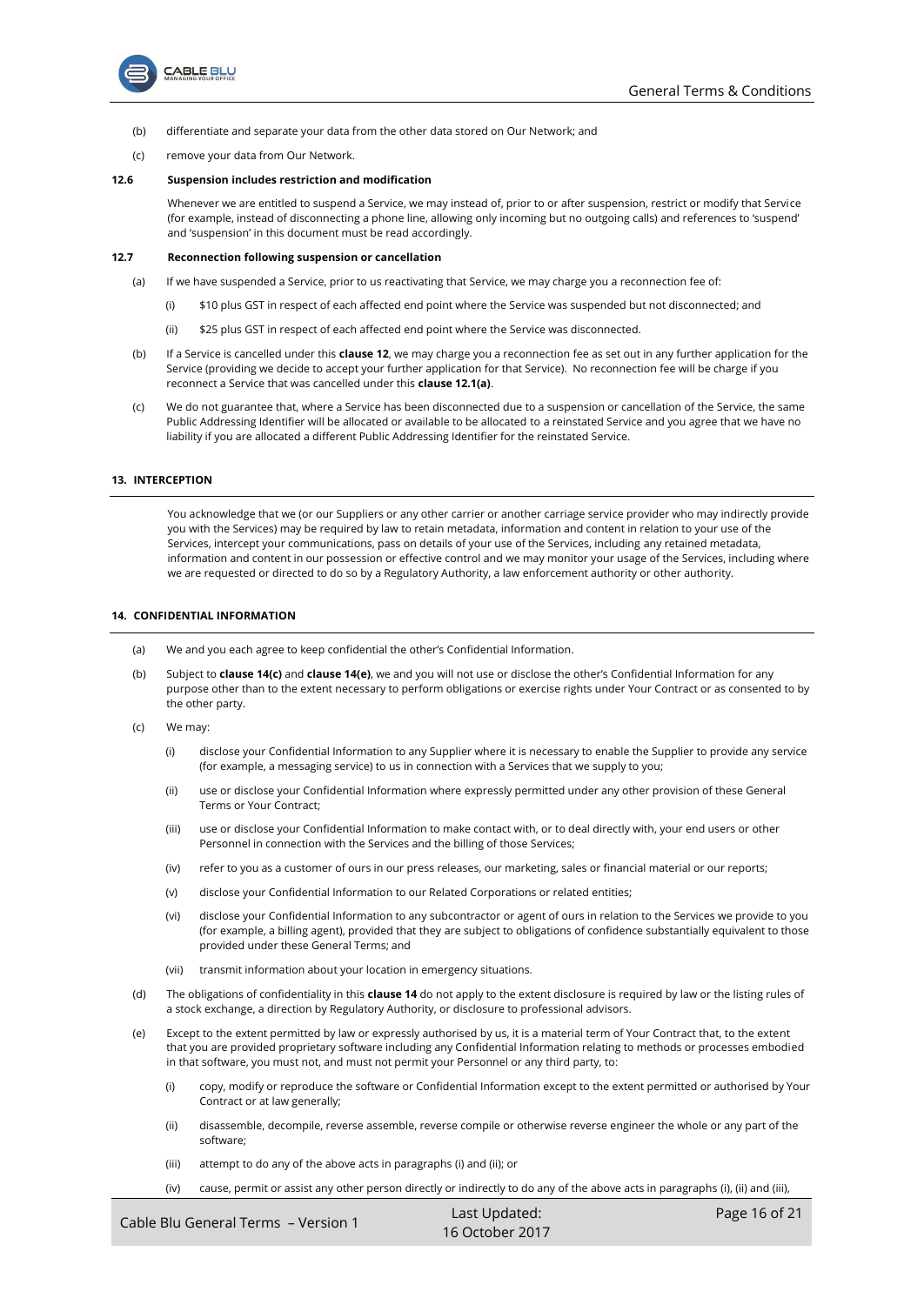

## (together the **Prohibited Use**).

- (f) You must notify us within 24 hours of becoming aware of any actual or suspected Prohibited Use and provide us with any details we request.
- (g) Notwithstanding any other remedies available to us under Your Contract or at law, you acknowledge that in the event of any actual or anticipated breach by you of **claus[e 14\(](#page-15-2)[e\)](#page-15-0)**:
	- (i) damages alone are an inadequate remedy; and
	- (ii) we shall be entitled to an interim, interlocutory or permanent injunction or such other equitable remedy restraining you or your customers without showing or proving any actual damages sustained by us.

## **15. PERSONAL INFORMATION**

- (a) Our collection, use, disclosure and storage of any of your Personal Information is governed by our Privacy Policy and the Privacy Act.
- (b) You must comply with all your obligations under the Privacy Act. If you are a small business operator under the Privacy Act, you must choose to be treated as an organisation under section 6EA of the Privacy Act during the term of Your Contract and otherwise comply with the obligations under the Privacy Act as if you were an organisation under the Privacy Act.
- (c) We are required by law to provide your name, address, service numbers and other public number details to a database known as the Integrated Public Number database (**IPND**). This obligation applies to all our customers, including those customers who request an unlisted number. However, unlisted service information is marked and controlled in the IPND so that it is only used for an approved purpose to those approved data users such as directory information organisations or for the assistance of emergency service organisations or law enforcement agencies. You must contact us if you wish to have any of the information we supply to the IPND altered in any way.

## <span id="page-16-0"></span>**16. YOUR ENTITLEMENT TO PUBLIC ADDRESSING IDENTIFIERS AND NUMBER PORTING**

- (a) The *Telecommunications Number Plan 1997* (Cth) sets out rules for issuing, transferring and changing telephone numbers. You and we must comply with the Telecommunications Number Plan.
- (b) You are entitled to continue to use any telephone number we issue to you, except in circumstances where the Telecommunications Number Plan allows us to recover the number from you.
- <span id="page-16-1"></span>(c) The Services may use identifiers such as a telephone number, an IP address or domain name (**Public Addressing Identifiers**). You must comply with the requirements of any Regulatory Authority or other body which administers Public Addressing Identifiers.
- (d) You acknowledge and agree that:
	- (i) you do not own or have any legal interest or goodwill in any Public Addressing Identifier issued to you;
	- (ii) you must not sell, transfer, lease, license or otherwise deal with any Public Addressing Identifier in any way inconsistent with this **clause [16](#page-16-0)**;
	- (iii) we do not control the allocation of Public Addressing Identifiers;
	- (iv) we are not liable to you if we are required to change, withdraw, suspend or re-assign any Public Addressing Identifier as a result of any direction given by a Regulatory Authority, one of our Suppliers or any other body which administers Public Addressing Identifiers; and
	- (v) on cancellation of the Service, your right to use a Public Addressing Identifier may cease.
- (e) We are responsible for selecting and assigning a phone number for a Service unless you port your phone number from your previous supplier service.
- (f) If you are a customer who is connected to another supplier's service and you wish to acquire a Service you may be able to port your existing phone number, subject always to availability and technical and commercial considerations. You must specify this request in your Application. Your previous supplier may charge you for porting and there may be other costs and charges such as early termination fees payable to your previous supplier. You must reimburse us and indemnify us against all such costs, fees and charges. During the process of porting your phone number from another supplier network, there may be a brief period when the Service is interrupted.
- (g) The porting of your phone number will be conducted in accordance with all regulatory requirements and applicable industry codes. In order to port your phone number from a previous supplier's service you must complete and sign a porting authority form which we can provide to you on request. You warrant to us that all information supplied by you in the port authority form is complete and correct. You indemnify us for any Loss we may suffer or incur by reason of the porting of your phone number (including, without limitation, if we are unable to successfully port your phone number from a previous supplier's service). We do not guarantee that we will be able to port your phone number from a previous supplier's service, and we will not be in breach of Your Contract if we are unable to port your phone number.
- (h) You must tell us in your Application if you want us to port a phone number we allocate to you, to a new supplier's service once we cease to provide a Service to you. However, any porting of your phone number by us to a new supplier's service will be

| Cable Blu General Terms - Version 1 | Last Updated:   | Page 17 of 21 |
|-------------------------------------|-----------------|---------------|
|                                     | 16 October 2017 |               |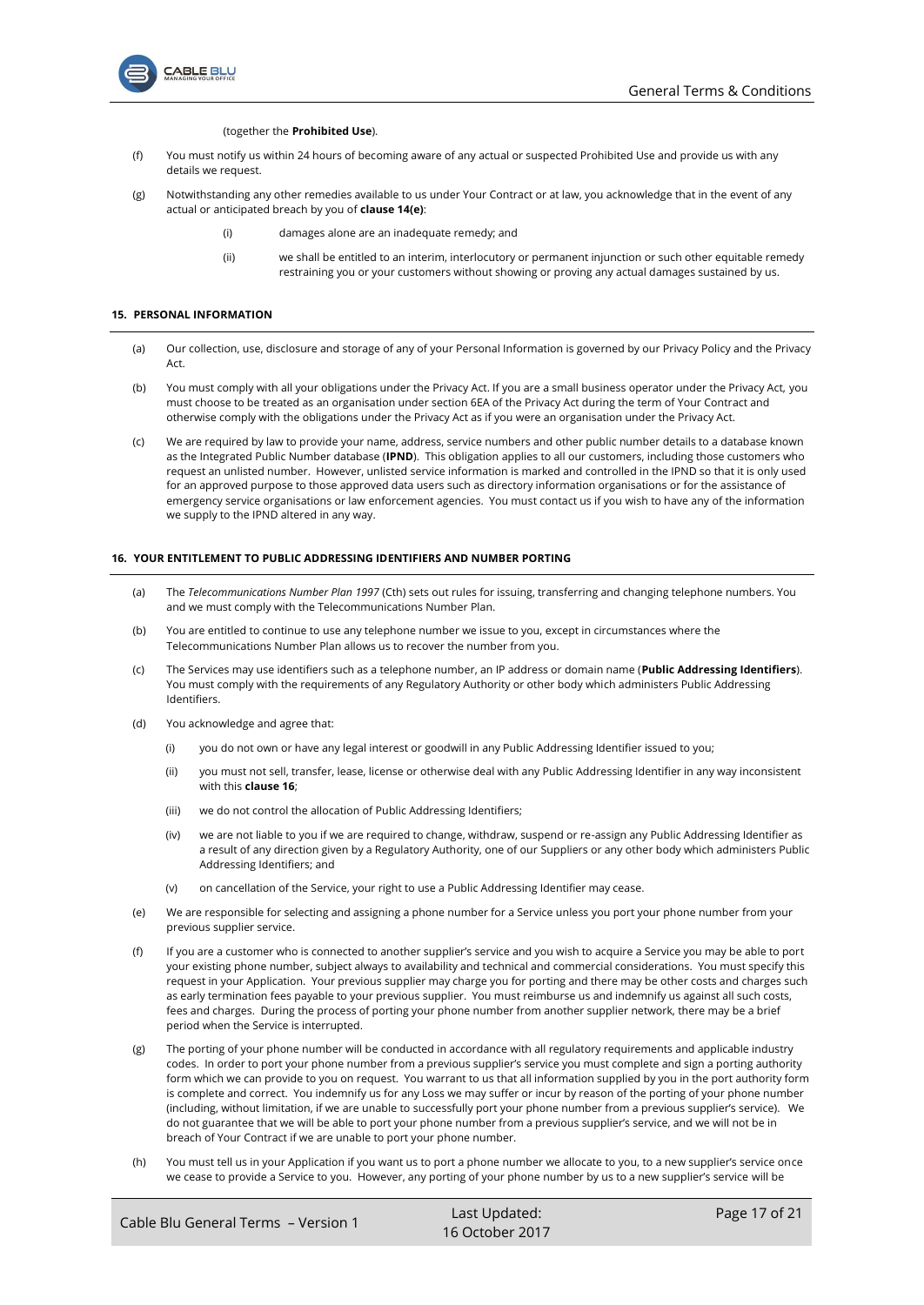

subject always to availability and technical and commercial considerations. We may charge you additional costs and charges associated with our porting of the phone number we allocated to you to a new supplier service. In limited circumstances, we may not be able to port your phone number as requested. In these circumstances, we will provide you with another Service.

(i) You acknowledge and agree that, if we allocate more than one phone number to you and you tell us in your Application that you want us to port the phone numbers to a new supplier's service once we cease to provide a Service to you, we may allocate to you a batch of 100 phone numbers and you will be required to pay the appropriate charge for that batch of phone numbers.

## **17. OTHER**

- (a) We may subcontract any of our obligations under Your Contract to any person.
- (b) To the extent they are assignable or able to be novated, we may at any time assign and/or novate some or all of our rights or obligations under Your Contract to any person and you agree to do all things necessary to give effect to such assignment or novation. We may also novate some or all of our obligations under Your Contract to any Related Corporation that is able to perform those obligations and, if that Related Corporation undertakes to perform those obligations, you agree to do all things necessary to give effect to such novation and that we will be released from any further performance with effect from the date of the novation. We will notify you of any assignment within a reasonable time of the effective date of such assignment.
- (c) You may not assign and/or novate your rights or obligations under Your Contract without our prior written consent, such consent to be given at our absolute discretion.
- (d) If we have a right under Your Contract and we do not exercise that right, we do not waive that right or any other right.
- <span id="page-17-0"></span>(e) The parts of Your Contract which are by their nature intended to survive cancellation of the Service or the termination or expiry of Your Contract will do so. The parties expressly agree that the provisions of **clauses [1\(e\),](#page-0-5) [2.6\(f\),](#page-3-0) [3.5\(c\)\(iv\),](#page-6-2) [5.2\(e\),](#page-7-0) [7.3,](#page-9-2) [7.4,](#page-9-3) [8.1,](#page-9-1) [9.4,](#page-11-2) [11,](#page-11-3) [12.3,](#page-14-0) [12.4,](#page-14-3) [12.5,](#page-14-4) [14,](#page-15-2) [16,](#page-16-0) [17\(e\),](#page-17-0) [17\(g\),](#page-17-1) [17\(i\)](#page-17-2)** and **[18](#page-17-3)** survive termination.
- (f) Your Contract contains the entire agreement between the parties and supersedes all prior agreements and understandings between the parties in relation to the subject matter of Your Contract.
- <span id="page-17-1"></span>(g) Your Contract may not be varied otherwise than by a document in writing and executed by both parties
- <span id="page-17-4"></span>(h) You agree that you must:
	- (i) neither seek to entice any of our employees away from our employment nor cause nor encourage nor permit any other person or entity to do so;
	- (ii) immediately notify us if you become aware of any person or entity attempting to entice any of our employees away from our employment and provide us with reasonably specific details of the employee concerned;
	- (iii) pay us an amount equal to one quarter of the relevant employee's then current salary plus GST if you breach **clause [17\(h\)\(i\)](#page-17-4)** and you agree that:
		- (A) the method of calculation of that amount is reasonable;
		- (B) the calculation will produce a reasonable pre-estimate of the loss we will suffer in replacing that employee;
		- (C) the calculated amount will be a sum for which you are solely liable and responsible and which we may recover from you as a liquidated debt; and
		- (D) this clause  $17(g)$  is a material term of Your Contract.
- <span id="page-17-2"></span>(i) Your Contract is governed by the laws of Victoria, Australia. You and we agree to submit to the non-exclusive jurisdiction of the courts of Victoria, Australia and the courts of appeal from them.

## <span id="page-17-3"></span>**18. DEFINED TERMS**

**Acceptable Use Policies** means any policies governing your use of our Services that we may notify you of from time to time and copies of which are available to you on our website at  $##|s<sub>sup</sub>$  policy location##.

**Additional Charge** means a charge on a time and materials basis, where all time is charged at our published rates as amended from time to time, and all materials on a pass-through cost basis plus handling and storage cost (if applicable).

**Application** means the request by you to us for us to provide you with a Service and may comprise of multiple documents in various media including, without limitation, a subsequent request by you to us to vary the Service in a form set out in a software application we have given you access to.

**Business Day** means a day that is not a Saturday, Sunday or public holiday in the state in which the Service is located.

**Business Hours** means the hours between 9.00am to 5.00pm on a Business Day in the state in which the Service is located.

**Carriage Service** has the meaning given in the Telecommunications Act.

**Change in Control** means, in relation to a party, that an event occurs such that the ability to control the board or the management and policies of the party passes to a person or persons who did not have that ability immediately before that event.

Cable Blu General Terms – Version 1 Last Updated: 16 October 2017 Page 18 of 21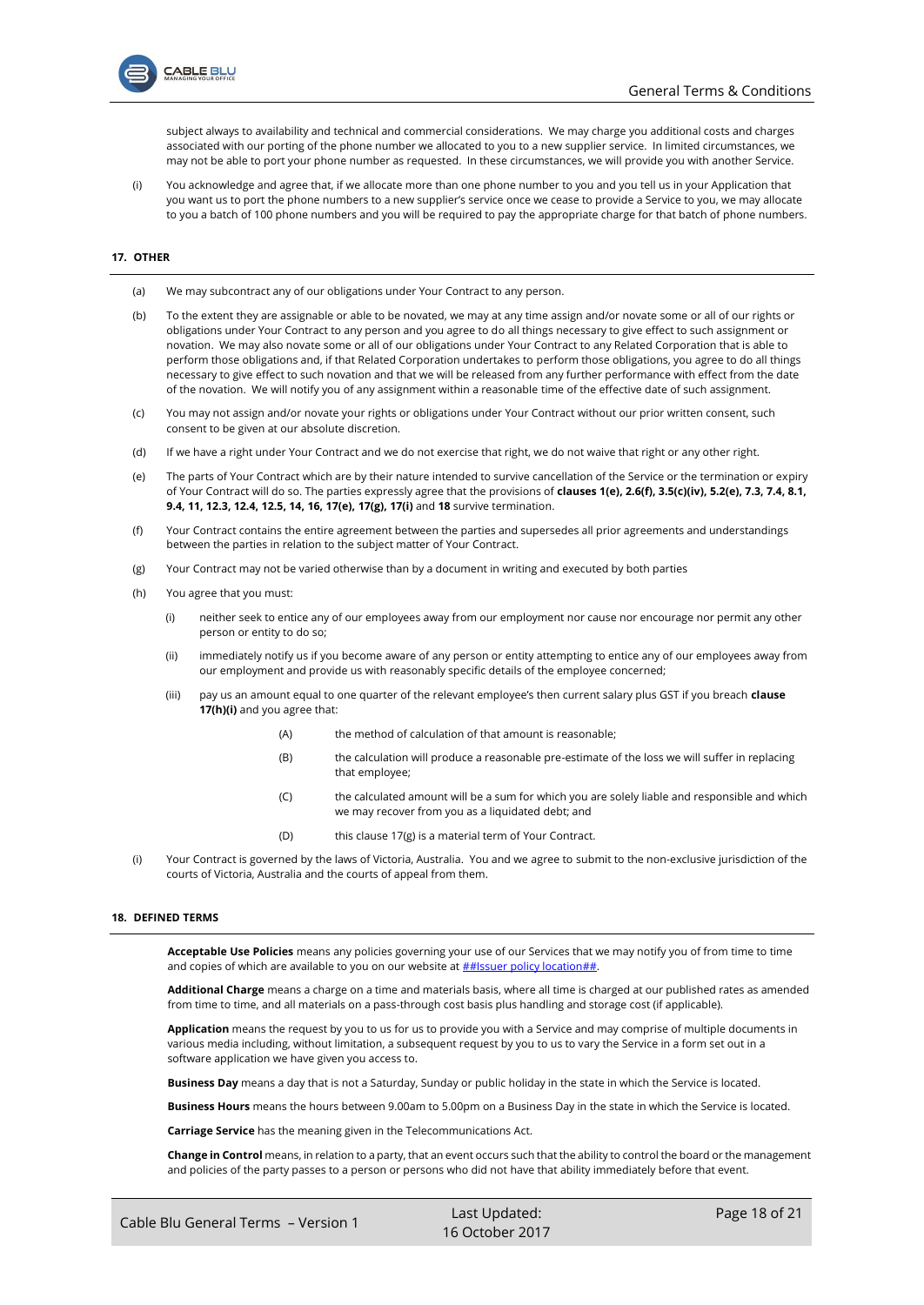



**Competition and Consumer Act** means the *Competition and Consumer Act 2010* (Cth), as amended or replaced from time to time and includes regulations and statutory instruments made under that act from time to time.

**Confidential Information** of a person means all information of that person (**Owner**) of a confidential nature, which another person (**Recipient**) first becomes aware, whether before or after the date of the original Application, either through disclosure by the Owner to the Recipient or otherwise through the Recipient's involvement with the Owner. In the case of us, Confidential Information includes, without limitation, information relating to the design, specification and content of any software provided by us to you. Notwithstanding the foregoing, Confidential Information does not include information:

- (a) the Recipient creates (whether alone or jointly with any person) independently of the Owner's Confidential Information;
- (b) that is public knowledge (otherwise than as a result of a breach of confidentiality by the Recipient or any person to whom it has disclosed the information); or
- (c) obtained without restriction as to further disclosure from a source other than the Owner through no breach of confidentiality by that source.

#### **Consequential Loss** means:

- (a) any Loss that is suffered or incurred by a party as a result of a fact, matter or circumstance which does not arise naturally (that is, according to the usual course of things) from the fact, matter or circumstance giving rise to the Loss;
- (b) loss of revenue, loss of profits, loss of anticipated savings or business, pure economic loss, loss of data, loss of value of equipment (other than cost of repair), loss of opportunity or expectation loss even if any of that Loss arises naturally (according to the usual course of things) from the fact, matter or circumstance giving rise to the Loss; and
- (c) any penalties imposed by a Regulatory Authority.

**Consumer Contract** has the meaning given to that term in the *Telecommunications Consumer Protection Code C628: 2007* as amended or replaced from time to time.

**CPI** means the *All Groups, Consumer Price Index* for Melbourne, Victoria published from time to time by the Australian Bureau of Statistics (**ABS**) for all groups (national) or, if the index is no longer published or if ABS ceases to exist, the published index which most closely resembles it.

**CPI Increase** means, as at an adjustment date, the percentage amount of the increase in CPI as at the adjustment date from the end of the same quarter in the previous calendar year or, if there has been no increase in CPI during that period, zero (0) percent.

#### **Credit Information** means:

- (a) personal identifying details, including your name and current and previous addresses, date of birth, employer, and driver's licence number;
- (b) the fact that we are a credit provider to you and any credit limit on your account;
- (c) information about any payments which are overdue for at least 60 days, when recovery steps have been taken by us;
- (d) where an overdue payment has been previously reported, advice that payment is no longer overdue;
- (e) information about any payments including cheques, credit cards and direct debits which have been dishonoured;
- (f) court judgments or bankruptcy orders made against you;
- (g) the fact that, in our opinion, you have committed a serious credit infringement; and
- (h) the fact that (and timing of) we have ceased providing a Service to you.

**Credit Rating** means information about your credit worthiness, credit standing, credit history or credit capacity that credit providers are entitled to give to each other under the Privacy Act.

**Customer Service Guarantee** means any performance standards issued under Part 5 of the *Telecommunications (Consumer Protection and Service Standards) Act 1999* (Cth)*.*

**Early Termination Fee** means, in respect of each Service that is cancelled, the aggregate total of the following amounts:

- (a) the unrecovered proportion of the costs we have incurred in provisioning or providing the Service, such costs to be amortised on a straight line basis over the Minimum Term for the Service;
- (b) any costs that we incur in connection with the cancellation of the Service to the extent that we are unable to avoid such costs after taking reasonable steps to do so;
- (c) an amount equal to 75% of your actual monthly spend or the Minimum Monthly Charges in respect of the Service (whichever is greater for each particular month) averaged over the previous consecutive three billing months up to (and including) the billing month of cancellation multiplied by the number of billing months (or part thereof) between the date of cancellation and the end of your Minimum Term; and
- (d) an amount representing the difference between our standard charges for the Service and any discount to those standard charges, or any rebate, credit, technology fund or similar amount that we gave you, based on you meeting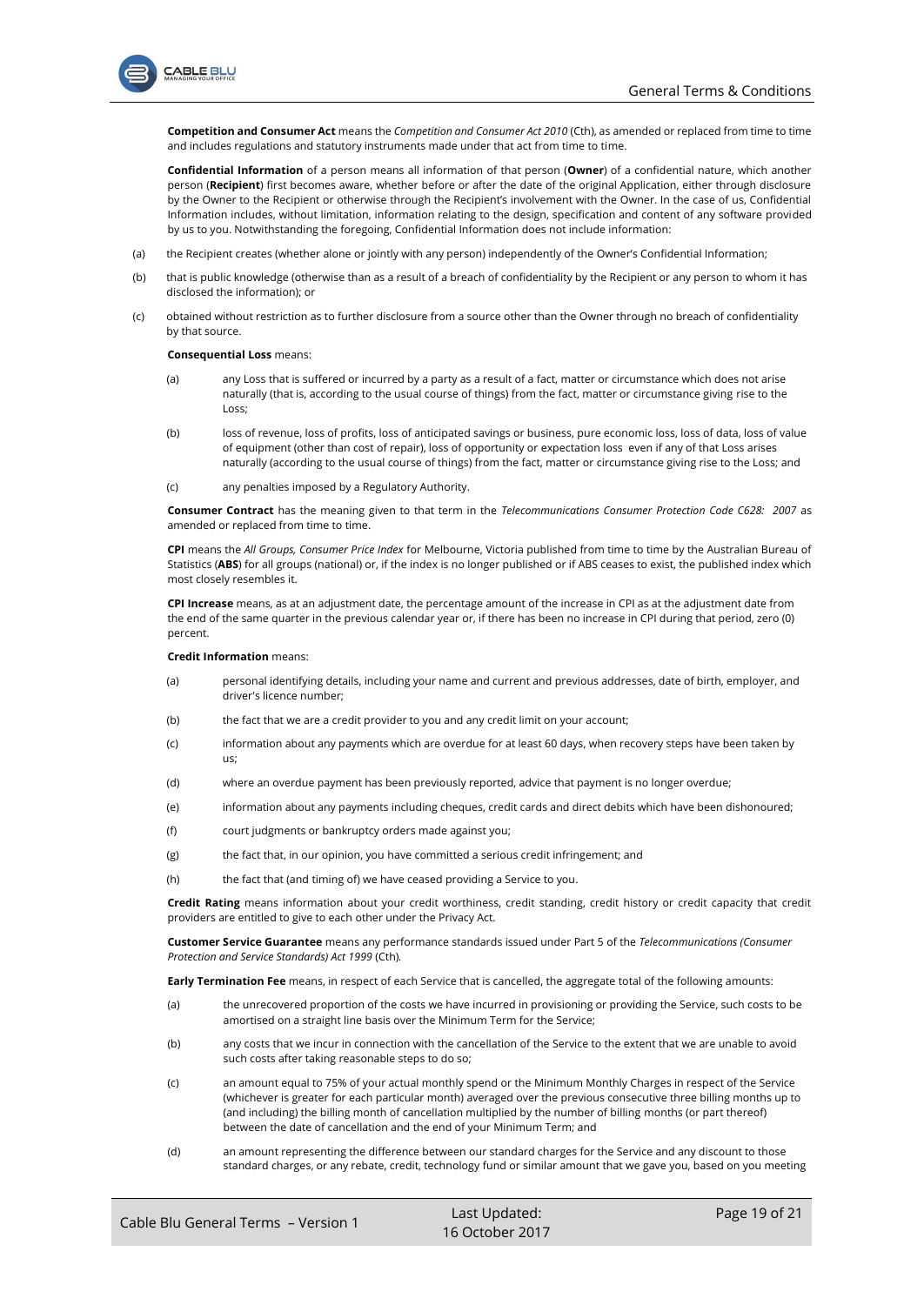

a certain volume of usage of the Service if, when you cancel the Service, the volume of the Service used by you has not, at any time, met that volume of usage of the Service.

#### **Event not the Fault of Us** means:

- (a) a breach of any provision of Your Contract by you;
- (b) a Force Majeure Event;
- (c) a negligent or fraudulent act or omission of you; or
- (d) a failure of any of your equipment not caused by us.

**Force Majeure Event** means any event outside a person's reasonable control, and includes, without limitation, any failure or fluctuation in any electrical power supply, failure of air-conditioning or humidity control, electromagnetic interference, fire, storm, flood, earthquake, accident, war, labour dispute (other than a dispute solely between that person and its own staff or staff under its control), materials or labour shortage or the change or introduction of any law or regulation (including the Telecommunications Legislation).

#### **General Terms** means this document as per **clause [1\(b\)\(i\)](#page-0-6)**.

**GST** has the meaning given to that term in the GST Law.

**GST Law** has the meaning given to that term in the *A New Tax System (Goods and Services Tax) Act 1999* (Cth).

#### **Insolvency Event** means:

- (a) whenever a bankruptcy notice is issued in relation to you, bankruptcy proceedings are commenced against you, or you are declared bankrupt;
- (b) whenever any step is taken to enter into any scheme of arrangement between you and your creditors;
- (c) whenever any step is taken by a mortgagee to enter into possession or dispose of the whole or any part of your assets or business;
- (d) whenever any step is taken to appoint a receiver, a receiver and manager, a trustee in bankruptcy, a liquidator, a provisional liquidator, an administrator or other like person to you or to the whole or any part of your assets or business;
- (e) whenever you suspend payment of your debts generally; or
- (f) whenever you are or become unable to pay your debts when they are due or you are or are presumed to be insolvent for the purposes of any provision of the Corporations Act 2001 (Cth).

**Letter** means our letter we may send to you in response to your Application that confirms the existence of and content of Your **Contract** 

**Loss** means loss, damage, cost, expense or liability (including, without limitation to any third party) of any kind.

**Minimum Monthly Charges** means the minimum charges for a particular Service for each month during the term of Your Contract, as set out in your Application. For the avoidance of doubt, if no minimum charges are specified in your Application as a minimum charge, no minimum charges apply.

**Minimum Term** means the minimum term for a particular Service, as stated and agreed to by you in your Application. For the avoidance of doubt, if no period is specified in the Application as a minimum term, no minimum term applies.

**Network Boundary Point** means the network boundary point as specified in the relevant Standard Service Terms or otherwise determined in accordance with the Telecommunications Act.

**Non-Excludable Conditions or Liabilities** has the meaning given to that term in **clause [11.2\(a\)](#page-11-4)**.

**Our Equipment** includes equipment and cabling used in connection with the Service, and which we own or lease.

**Our Network** means any telecommunications network, equipment facilities or cabling controlled by us that we use to directly or indirectly supply the Services and includes any Supplier Network.

**Personal Information** means information or opinion about you from which your identity is apparent or can reasonably be ascertained.

**Personnel** means, in respect of a party, the directors, officers, employees, agents and contractors of that party and, in the case of you, includes your end users.

Plan means a plan applicable to the Service provided under the Standard Service Terms for that Service.

**PPSA** means the *Personal Property Securities Act 2009* (Cth).

**PPSR** means the Personal Property Securities Register established pursuant to the PPSA.

**Premises** means locations at which we supply the Service, and locations to which we need to have access to supply the Service.

**Privacy Act** means the *Privacy Act 1988* (Cth) and all regulations made under it.

**Privacy Policy** means the form of our privacy policy from time to time which can be viewed at **##Issuer** policy##.